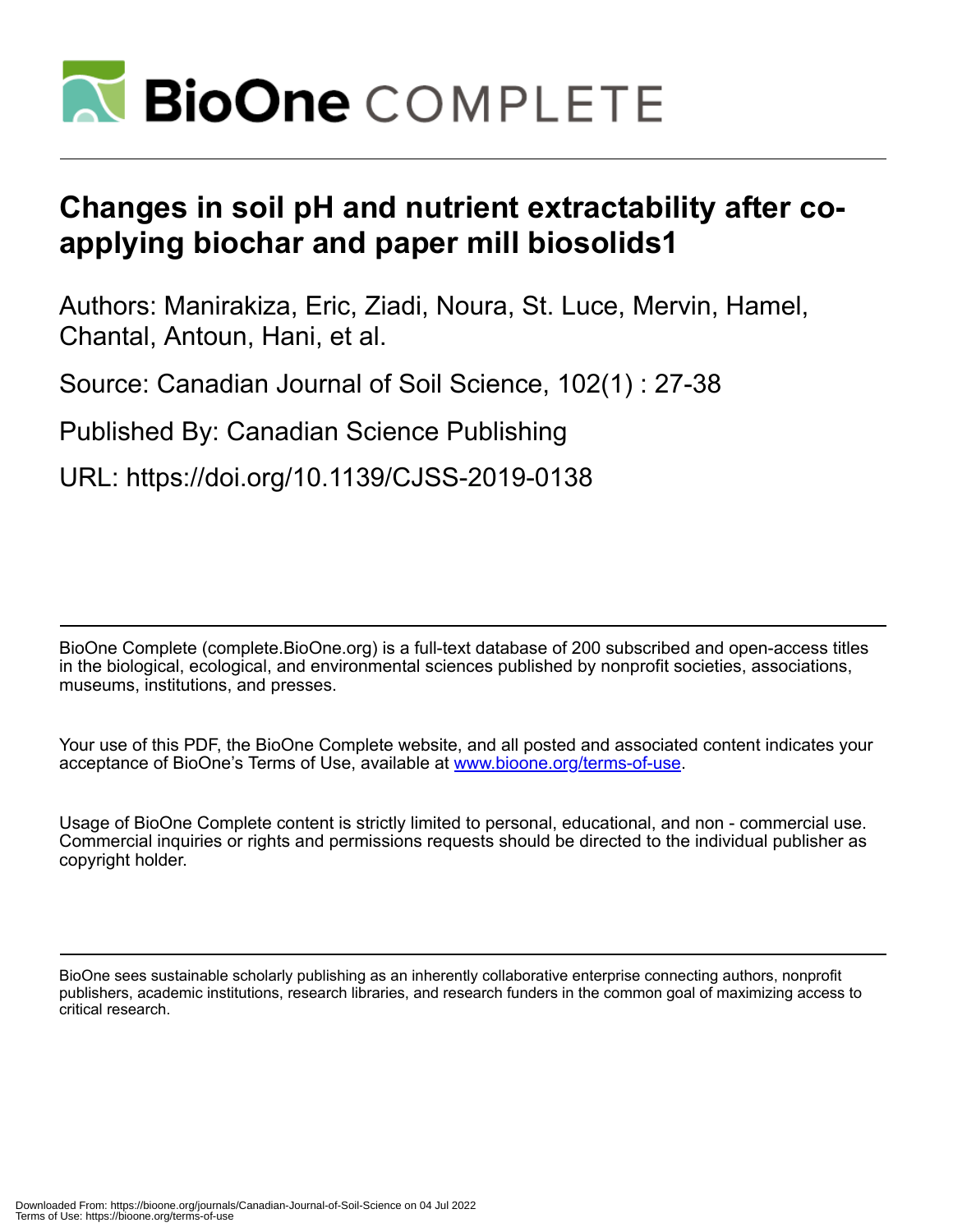

27

# Changes in soil pH and nutrient extractability after co-applying biochar and paper mill biosolids<sup>1</sup>

Eric Manirakiza, Noura Ziadi, Mervin St. Luce, Chantal Hamel, Hani Antoun, and Antoine Karam

Updated online 4 February 2022: The license for this article has been changed to the CC BY 4.0 license. The PDF and HTML versions of the article have been modified accordingly.

Abstract: Acidification and metal mobility may present challenges in soil receiving paper mill biosolids (PB). Coapplying biochar and PB could help prevent these issues, but its effect must be assessed. The objective of this 224 d incubation study was to evaluate the effect of amending two acidic soils, a clay and sandy loam, with two PB types varying in pH (PB1, pH = 7.80; and PB2, pH = 4.51) co-applied with three rates (0%, 2.5%, and 5%  $w/w$ ) of pine (Pinus strobus L.) biochar on soil pH and macro- (P, K, Ca, and Mg) and micronutrients (Cu, Zn, Fe, and Mn). In both soils, co-applying biochar and PB significantly increased soil pH and extractable K concentration compared with PB-only application, whereas amending with PB significantly increased soil extractable P concentration compared with the unamended soil. In comparison with PB only, co-applying 5% biochar and PB decreased extractable Cu concentration in both soils and extractable Fe concentration in the sandy loam soil. This study showed that co-applying biochar and PB can be more beneficial to agricultural soils than application of PB alone by supplying nutrients and helping prevent metal toxicity by raising pH, especially in acidic sandy soils.

Key words: pH, nutrients, paper mill biosolids, biochar, co-application.

Résumé : L'acidification et la mobilité des métaux peuvent poser un problème dans les sols recevant les biosolides papetiers (BP). Cependant, on pourrait atténuer celui-ci en appliquant simultanément du biocharbon et des BP, mais il faut d'abord en préciser les effets. Les auteurs ont entrepris une expérience d'incubation de 224 jours pour déterminer quel effet l'addition de deux sortes de BP de pH différents (BP1, pH = 7,80 et BP2, pH = 4,51) et trois taux d'application (0 %, 2,5 % et 5 % poids/poids) de biocharbon de pin (Pinus strobus L.) auraient sur le pH de deux sols acides (argile et loam sablonneux) et sur la concentration d'oligoéléments (P, K, Ca, Mg, Cu, Zn, Fe et Mn). Dans les deux cas, l'application simultanée de biocharbon et de BP a passablement rehaussé le pH du sol et la concentration de K extractible, comparativement à l'application de BP uniquement. D'autre part, l'addition de BP a sensiblement augmenté la concentration en P extractible dans le sol amendé, comparativement au sol témoin. À l'inverse des BP appliqués seuls, l'application de 5 % de biocharbon avec les BP a diminué la concentration en Cu extractible dans les deux sols et celle en Fe extractible dans le loam sablonneux. Cette étude révèle que l'application de biocharbon avec des BP s'avère plus bénéfique pour les sols

Received 13 November 2019. Accepted 11 May 2020.

E. Manirakiza. Department of Soils and Agri-Food Engineering, Université Laval, Paul-Comtois Building, Québec, QC G1K 7P4, Canada; Quebec Research and Development Centre, Agriculture and Agri-Food Canada, 2560 Hochelaga Boulevard, Québec, QC G1V 2J3, Canada.

N. Ziadi\* and C. Hamel. Quebec Research and Development Centre, Agriculture and Agri-Food Canada, 2560 Hochelaga Boulevard, Québec, QC G1V 2J3, Canada.

M. St. Luce.\* Swift Current Research and Development Centre, Agriculture and Agri-Food Canada, 1 Airport Road, Swift Current, SK S9H 3X2, Canada.

H. Antoun. Centre de Recherche en Innovation sur les Végétaux, Université Laval, Québec, QC G1V 0A6, Canada.

A. Karam. Department of Soils and Agri-Food Engineering, Université Laval, Paul-Comtois Building, Québec, QC G1K 7P4, Canada.

Corresponding author: N. Ziadi (email: [noura.ziadi@canada.ca](mailto:noura.ziadi@canada.ca)).

Abbreviations: CEC, cation-exchange capacity; PB, paper mill biosolids; PB1, paper mill biosolids from thermomechanical pulping; PB2, paper mill biosolids from acid treatment and bleaching.

<span id="page-1-0"></span><sup>1</sup>This paper is part of a Special Issue entitled Biochar Amendments for Sustainable Soil Management.

\*N. Ziadi currently serves as an Associate Editor and Guest Editor, and M. St. Luce currently serves as an Associate Editor; peer review and editorial decisions regarding this manuscript were handled by B.W. Thomas.

Copyright remains with authors E. Manirakiza, H. Antoun, and A. Karam, and with Her Majesty the Queen in right of Canada 2020. This work is licensed under a [Creative Commons Attribution 4.0 International License](http://creativecommons.org/licenses/by/4.0/deed.en_GB) (CC BY 4.0), which permits unrestricted use,<br>distribution, and reproduction in any medium, provided the original author(s) and source are cre distribution, and reproduction in any medium, provided the original author(s) and source are credited.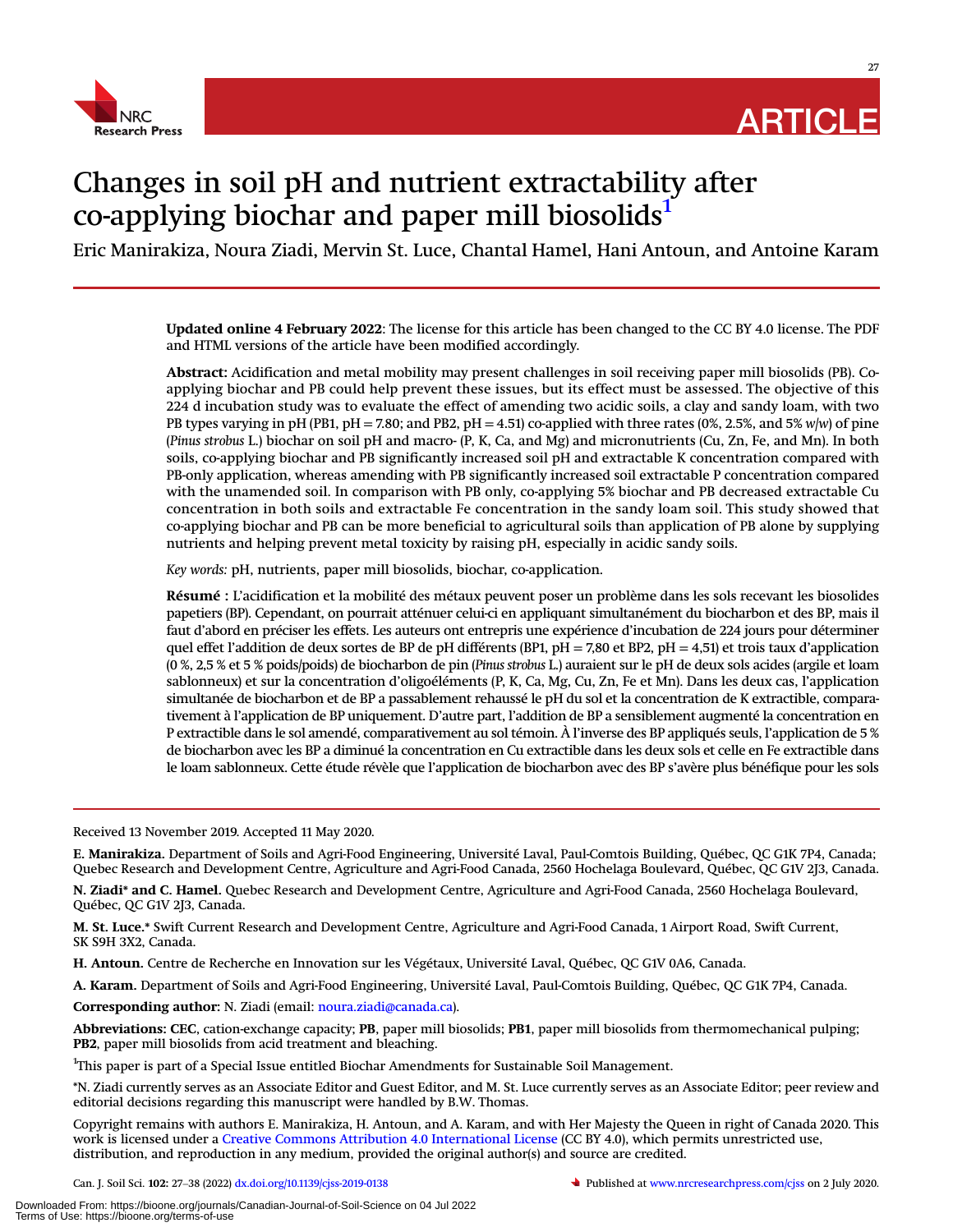agricoles que l'application de BP seuls, car l'apport d'éléments nutritifs est plus important et on arrive à prévenir la toxicité des métaux en augmentant le pH, surtout dans les sols sablonneux acides. [Traduit par la Rédaction]

Mots-clés : pH, éléments nutritifs, biosolides papetiers, biocharbon, application simultanée.

# Introduction

Pulp and paper mills generate wood-derived organic byproducts from the primary and secondary treatment of wastes such as fiber sources, recycled paper products, and non-wood fibers [\(Zibilske et al. 2000;](#page-12-0) [Camberato et al.](#page-10-0) [2006](#page-10-0)). The application of paper mill biosolids (PB) to agricultural soils has been practiced for decades in Canada ([Bellamy et al. 1995;](#page-10-1) [Simard 2001;](#page-12-1) [Gagnon and Ziadi](#page-11-0) [2012\)](#page-11-0). Of the 977 000 wet Mg of PB generated annually in Quebec, 34% was land applied in 2018 ([Recyc-Québec](#page-12-2) [2019\)](#page-12-2). Co-applying biochar and PB may influence the effectiveness of PB and synergistically improve soil properties. However, there is very limited information related to the co-application of PB and biochar.

Many studies reported improvements in soil physicochemical and biological properties and increased crop yields following the application of PB on agricultural soils in Quebec ([Gagnon et al. 2003;](#page-11-1) N'[Dayegamiye](#page-12-3) [2006;](#page-12-3) [Bipfubusa et al. 2008\)](#page-10-2), and an annual application rate of 20–40 Mg ha<sup> $-1$ </sup> is recommended to maintain the beneficial effects of PB ([CRAAQ 2010\)](#page-10-3). Paper mill biosolids supply plant nutrients such as N, P, and K as well as essential micronutrients, increase soil organic matter levels, improve soil structure and water-holding capacity ([Zibilske et al. 2000](#page-12-0); [Gagnon et al. 2003,](#page-11-1) [2010;](#page-11-2) [Bipfubusa](#page-10-2) [et al. 2008\)](#page-10-2), and promote microbial biomass growth and activity ([Camberato et al. 2006](#page-10-0); N'[Dayegamiye 2006\)](#page-12-3). However, the application of PB may decrease soil pH through nitrification and PB decomposition [\(Bolan et al.](#page-10-4) [1991;](#page-10-4) [Gagnon et al. 2003](#page-11-1)). When applied annually at excessive rates, PB may increase leaching of nutrients, especially N and P, and raise the extractability of trace metals ([Gagnon et al. 2010,](#page-11-2) [2013](#page-11-3)).

Biochar is a carbon-rich material produced from the pyrolysis of organic materials such as wood, crop residues, or manure, and used as a soil amendment ([Lehmann and Joseph 2009\)](#page-11-4). In Quebec, the pyrolysis and biochar production sector is gradually being developed and structured [\(Biopterre 2018\)](#page-10-5), but very few studies have assessed the impact of biochar application on the properties of Quebec agricultural soils ([Husk and](#page-11-5) [Major 2010](#page-11-5); [Allaire et al. 2015;](#page-10-6) [Backer et al. 2016\)](#page-10-7). The application of biochar can increase and buffer soil pH ([Yuan et al. 2011](#page-12-4); [Zhao et al. 2015;](#page-12-5) [Fidel et al. 2017\)](#page-11-6). Through its higher charge density and surface area for cation adsorption, biochar can increase soil cationexchange capacity (CEC) when applied to soils ([Liang](#page-11-7) [et al. 2006;](#page-11-7) [Cheng et al. 2008](#page-10-8); [Fidel et al. 2017\)](#page-11-6) and thus improve nutrient and metal retention ([Zhao et al. 2015](#page-12-5); [Liang et al. 2017](#page-11-8); [Limwikran et al. 2018](#page-11-9)). However, biochar application, especially on a large scale, faces

limitations due to its cost and the variability of biochar properties ([El-Naggar et al. 2019\)](#page-11-10). Many studies suggested co-application of biochar and organic amendments as an effective way to alleviate some of the limits to the use of these soil amendments [\(Agegnehu et al. 2017](#page-10-9); [Liang et al.](#page-11-8) [2017](#page-11-8); [Yang et al. 2018](#page-12-6); [El-Naggar et al. 2019\)](#page-11-10). Therefore, there is a need to determine how co-applied PB and biochar impact soil pH and extractable macro- and micronutrients and whether co-application of PB and biochar has more value than individual application of PB. It was shown that the mineralization of PB and thus its effects on soil properties ([Gagnon et al. 2003,](#page-11-1) [2013\)](#page-11-3) are dependent on time since application. When added to the soil, biochar undergo surface modifications due to oxidation and adsorption processes [\(Liang et al. 2006](#page-11-7); [Cheng et al.](#page-10-8) [2008](#page-10-8)), and this influences its effects over time ([Farkas](#page-11-11) [et al. 2018](#page-11-11)). Therefore, time is an important parameter to consider for assessing the effects of co-applied PB and biochar on soil pH and extractable macro- and micronutrients.

The objective of this study was to assess the impact of co-applied PB and biochar over time on soil pH and extractable macro- and micronutrients under controlled laboratory conditions. We hypothesized that co-applied biochar modifies the impact of PB on soil pH and extractable macro- and micronutrients as a function of biochar rate, PB type, and incubation time.

#### Materials and Methods

#### Experimental design

The experimental design and the materials used were previously described in detail in [Manirakiza et al. \(2019\).](#page-11-12) Briefly, this study used three rates (0%, 2.5%, and 5%  $w/w$ ) of pine (Pinus strobus L.) chip biochar produced at 700 °C and two PB types (PB1, paper mill biosolids from thermomechanical pulping; and PB2, paper mill biosolids from acid treatment and bleaching) varying in C/N ratio, pH, and total phosphorus (TP), each at 2.5% rate (wet basis, w/w). With a soil bulk density of 1.2 g  ${\rm cm}^{-3}$  and a acid treatment and bleaching) varying in C/N ratio, pH,<br>and total phosphorus (TP), each at 2.5% rate (wet basis,<br> $w/w$ ). With a soil bulk density of 1.2 g cm<sup>-3</sup> and a<br>0–10 cm soil layer, the rates of 2.5% and 5% (w/w) wer equivalent to 30 and 60 Mg  $\rm{ha}^{-1}$ , respectively.

The 224 d microcosm incubation study was conducted under controlled conditions at 25 °C and 60% water-filled pore space on two acidic soils from Quebec, Canada, a Kamouraska clay (Orthic Humic Gleysol) and St-Antoine sandy loam (Orthic Humo-Ferric Podzol) ([Table 1\)](#page-3-0). The experimental design was a randomized complete block with eight treatments (unamended control, mineralfertilized reference treatment, PB1 without biochar, PB1 + 2.5% biochar, PB1 + 5% biochar, PB2 without biochar,  $PB2 + 2.5%$  biochar, and  $PB2 + 5%$  biochar) and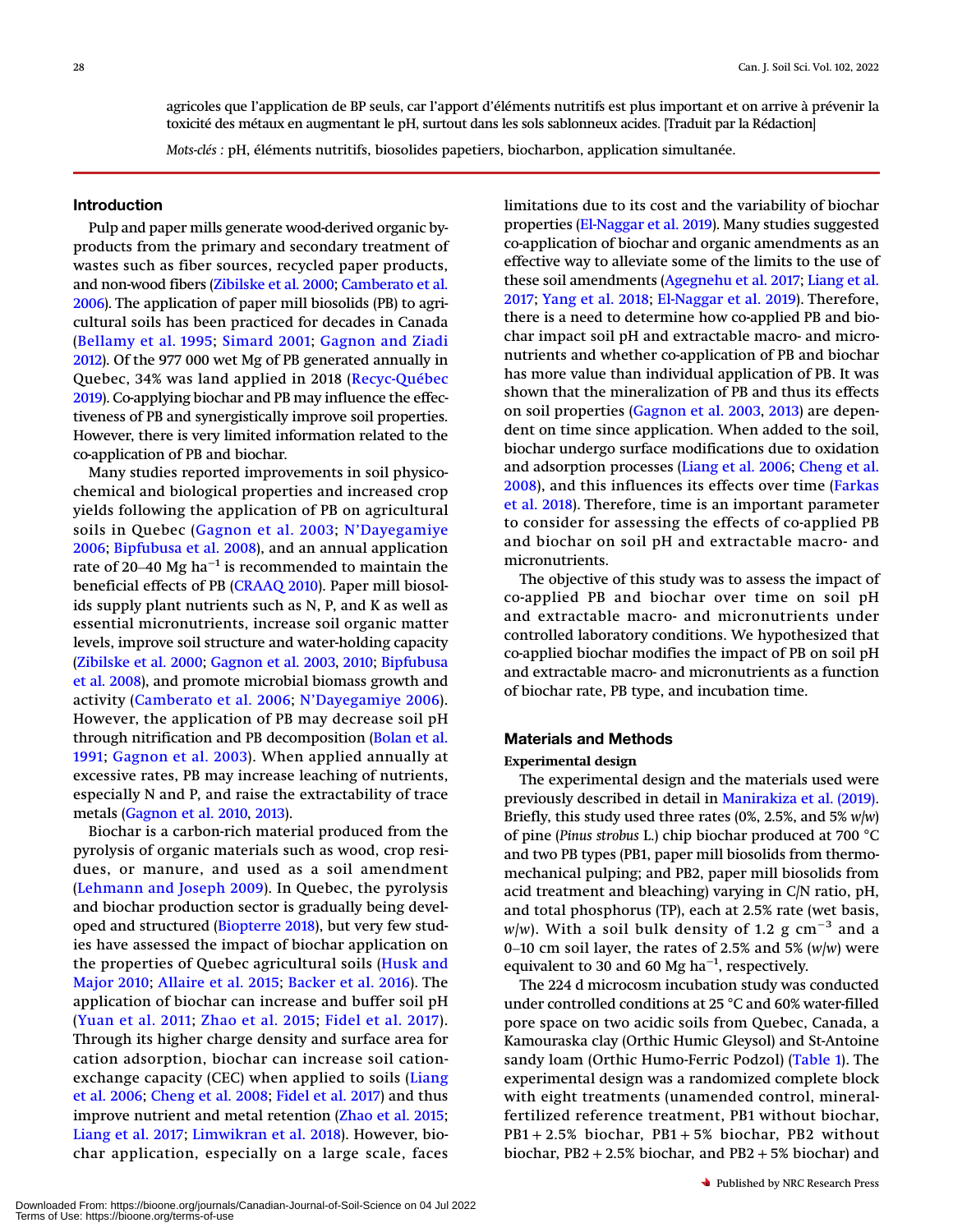<span id="page-3-0"></span>Table 1. Chemical characteristics of the soils used in the incubation study.

|                                    | Kamouraska<br>clav | St-Antoine<br>sandy loam |
|------------------------------------|--------------------|--------------------------|
| рH                                 | 5.32               | 5.89                     |
| Sand $(g \ kg^{-1})$               | 302                | 683                      |
| Silt (g $kg^{-1}$ )                | 292                | 164                      |
| Clay (g $kg^{-1}$ )                | 406                | 152                      |
| Total C $(g \ kg^{-1})$            | 30.2               | 16.3                     |
| Total N $(g \ kg^{-1})$            | 2.46               | 1.27                     |
| C/N                                | 11.89              | 13.2                     |
| $NO_3$ -N (mg kg <sup>-1</sup> )   | 2.0                | 2.2                      |
| $NH_4$ -N (mg $kg^{-1}$ )          | 17.6               | 53.9                     |
| $PO_4$ -P (mg kg <sup>-1</sup> )   | 36.3               | 32.7                     |
| $K$ (mg $kg^{-1}$ )                | 108                | 129                      |
| Ca $(mg kg^{-1})$                  | 2569               | 1068                     |
| $Mg$ (mg $kg^{-1}$ )               | 302                | 164                      |
| Fe (mg $kg^{-1}$ )                 | 206                | 391                      |
| Mn (mg $kg^{-1}$ )                 | 116                | 14                       |
| Cu $(mg kg^{-1})$                  | 4.5                | 2.1                      |
| $\text{Zn}$ (mg kg <sup>-1</sup> ) | 10.7               | 1.4                      |

three replications. Mineral-fertilized reference treatment consisted of the rates recommended for the fertilization of corn (Zea mays L.) produced in Quebec, Canada (120 kg N ha<sup>-1</sup> as NH<sub>4</sub>NO<sub>3</sub> and 30 kg P ha<sup>-1</sup> and 37 kg K ha<sup>-1</sup> as KH<sub>2</sub>PO<sub>4</sub>) [\(CRAAQ 2010\)](#page-10-3). After 14, 28, 56, 112, and 224 d of incubation, soils were sampled destructively and analyzed. A total of 240 microcosms were used (eight amendments  $\times$  five incubation times  $\times$  two soils  $\times$  three replications), and each consisted of 100 g (dry weight equivalent) of treated soil in a 500 mL Mason jar. Biochar and PB characteristics were reported in [Table 2.](#page-3-1)

#### Soil analyses

The treated soils were analyzed for pH, CEC, and extractable P, K, Ca, Mg, Cu, Zn, Fe, and Mn. Soil pH was measured with a glass electrode using 10 g soil in 20 mL deionized water. The CEC was determined by the ammonium acetate method (pH 7.0) ([Hendershot et al.](#page-11-13) [2008](#page-11-13)). Extractable P, K, Ca, Mg, Cu, Zn, Fe, and Mn were<br>determined by Mehlich-3 extraction (Ziadi and Tran<br>2008). The P concentration of extracts was measured by<br>colorimetry with the ascorbic acid – molybdate reaction determined by Mehlich-3 extraction ([Ziadi and Tran](#page-12-7) [2008\)](#page-12-7). The P concentration of extracts was measured by ([Murphy and Riley 1962](#page-11-14)). Concentrations of K, Ca, Mg, Cu, Zn, Fe, and Mn were determined by inductively coupled plasma atomic emission spectrometry (ICP-AES) (Perkin Elmer, Waltham, MA, USA, ICP-AES 4300 DV).

#### Statistical analysis

All statistical analyses were performed on each soil separately using the PROC MIXED procedure in SAS software (SAS version 9.4, SAS Institute Inc., Cary, NC, USA).<br>The residuals were tested for normality with the<br>Shapiro–Wilk's test, and the data were log or square root ware (SAS version 9.4, SAS Institute Inc., Cary, NC, USA). The residuals were tested for normality with the transformed when necessary. The experiment was analyzed according to a randomized complete block design.

<span id="page-3-1"></span>Table 2. Physicochemical characteristics of the paper mill biosolids and biochar used in the incubation study.

|                                                  | PB1    | PB2   | Biochar |
|--------------------------------------------------|--------|-------|---------|
| CEC (cmol $kg^{-1}$ )                            | 187.63 | 162.7 | 96.2    |
| pH                                               | 7.8    | 4.5   | 7.4     |
| Total porosity ( $\text{cm}^3 \text{ cm}^{-3}$ ) | ND     | ND    | 0.90    |
| Moisture (%)                                     | 70.7   | 69.3  | 6.8     |
| Ash content (g $kg^{-1}$ )                       | ND     | ND    | 48      |
| Total N (g $kg^{-1}$ )                           | 13.1   | 36.4  | 12.4    |
| Total C $(g \ kg^{-1})$                          | 315    | 485   | 761     |
| Total P $(g \ kg^{-1})$                          | 4.3    | 7.4   | 0.4     |
| Total K (mg $kg^{-1}$ )                          | 2500   | 1000  | 2500    |
| Total Ca $(mg kg^{-1})$                          | 8000   | 2200  | 6000    |
| Total Mg (mg $kg^{-1}$ )                         | 700    | 500   | 1400    |
| Total Fe (mg $kg^{-1}$ )                         | ND     | 855   | 2309    |
| Total Mn (mg $kg^{-1}$ )                         | 1723   | 148   | 361     |
| Total Cu $(mg kg^{-1})$                          | 5      | 16    | $<$ 5   |
| Total Zn (mg $kg^{-1}$ )                         | 32     | 104   | 38      |
| C/N                                              | 24.1   | 13.3  | 61.4    |
| $NO_3$ -N (mg kg <sup>-1</sup> )                 | 0.5    | 0.4   | 1.53    |
| $NH_4-N$ (mg kg <sup>-1</sup> )                  | 1108   | 154   | 1.04    |
| $PO_4$ -P (mg kg <sup>-1</sup> )                 | 72     | 1051  | ND      |

Note: ND, not determined; CEC, cation-exchange capacity.

A two-way analysis of variance was performed to test the effects of incubation time and amendment and their interaction on pH, CEC, and extractable P, K, Ca, Mg, Cu, Zn, Fe, and Mn concentrations. Differences between treatment means were considered statistically significant at  $P < 0.05$ , according to Tukey's test.

# Results

# Soil pH and CEC

Amendment, incubation time, and their interaction significantly influenced soil pH in both soils ([Figs. 1](#page-4-0)a and  $1b$  $1b$ ). Soil pH declined during the incubation period in the Kamouraska clay soil except in mineral-fertilized soils where a diverging trend was observed at day 14 ([Fig. 1](#page-4-0)a). The pH of the St-Antoine sandy loam soil increased until day 112 when PB1 was applied with biochar, but a decreasing trend was observed from day 28 when PB2 was applied with or without biochar and in mineral-fertilized soils ([Fig. 1](#page-4-0)b). No significant pH change was observed over the incubation period for the unamended soil and PB1-only amended St-Antoine sandy loam soils [\(Fig. 1](#page-4-0)b). Compared with PB only, co-applying biochar and PB significantly increased soil pH in both soils [\(Figs. 1](#page-4-0)*a* and 1*[b](#page-4-0)*), to the extent of the biochar rate. We noted that mean soil pH after 224 d of incubation biochar and PB significantly increased soil pH in both<br>soils (Figs. 1a and 1b), to the extent of the biochar rate.<br>We noted that mean soil pH after 224 d of incubation<br>increased by 0.06–0.2 units in soils receiving biochar and PB compared with those amended with PB only. Amending with PB1 did not significantly affect soil pH compared with the control in both soils [\(Figs. 1](#page-4-0)a and 1[b](#page-4-0)). However, co-applying PB1 and 5% biochar raised soil pH above that of the control in both soils ([Figs. 1](#page-4-0)a and 1[b](#page-4-0)).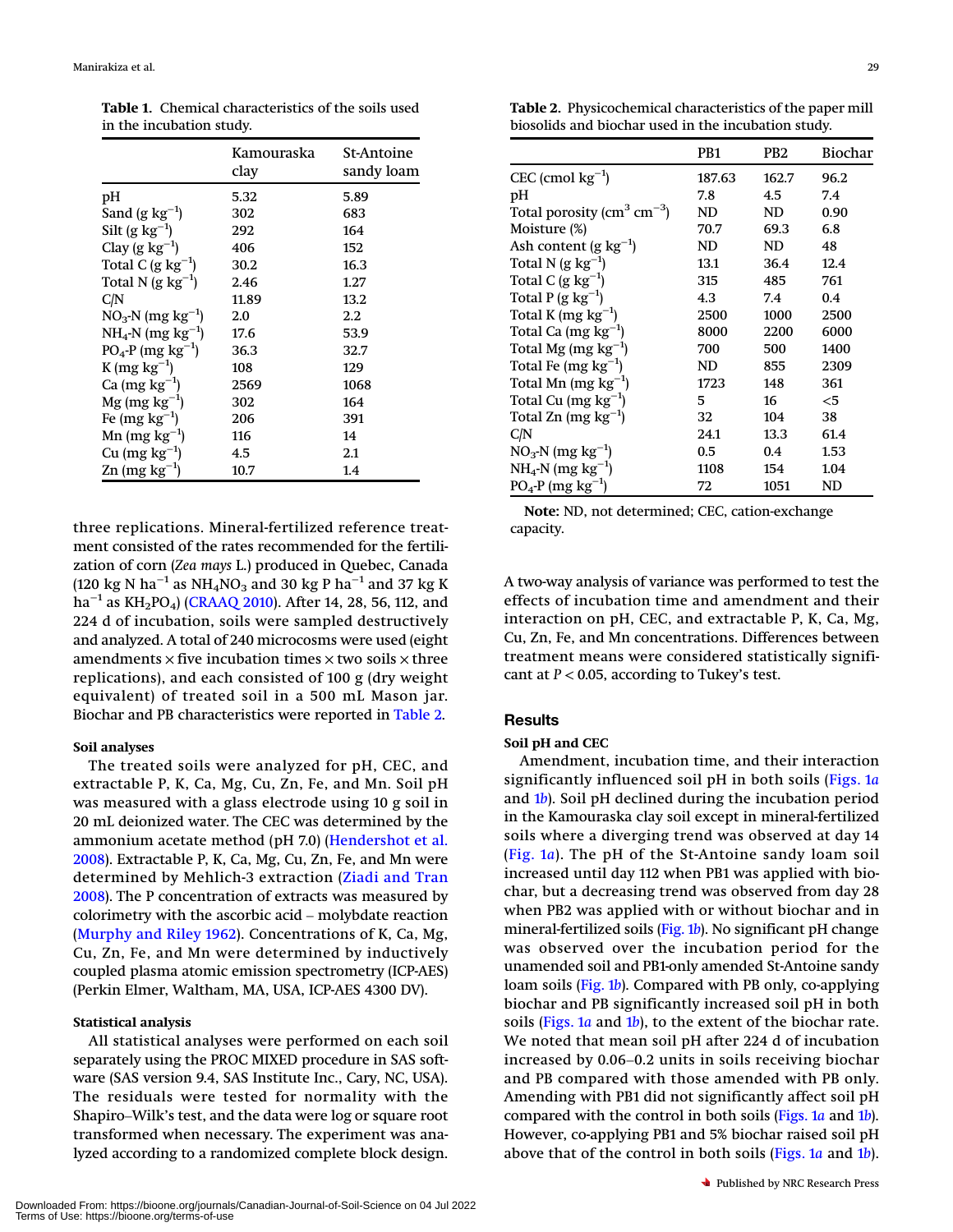<span id="page-4-0"></span>Fig. 1. Effect of the interaction between amendment and incubation time on soil pH in the Kamouraska clay (a) and St-Antoine sandy loam soil (b), extractable Fe  $(c)$  and Zn  $(d)$  concentrations in the St-Antoine sandy loam soil during a 224 d incubation period. Measurement was done on days 14, 28, 56, 112, and 224. Bars represent standard errors of the mean  $(n = 3)$ . Control, unamended soil; Min, mineral fertilization; PB1, paper mill biosolids from thermomechanical pulping; PB1 + 2.5% B, PB1 + 2.5% biochar;  $PB1 + 5\%$  B,  $PB1 + 5\%$  biochar; PB2, paper mill biosolids from acid treatment and bleaching; PB2 + 2.5% B, PB2 + 2.5% biochar; PB2 + 5% B, PB2 + 5% biochar. \*, \*\*\*, significant at the 0.05, and 0.001 probability level, respectively.





Applying PB2 alone decreased soil pH in comparison with the control and the application of PB1 in both soils [\(Figs. 1](#page-4-0)a and 1[b](#page-4-0)). Mineral fertilization decreased soil pH in both soils compared with the control ([Figs. 1](#page-4-0)a and  $1b$  $1b$ ).

Only amendment significantly influenced soil CEC in the Kamouraska clay soil ([Table 3\)](#page-5-0). Soil CEC increased over time in the St-Antoine sandy loam soil and was significantly influenced by amendment and incubation time ([Table 4\)](#page-6-0). Amending with PB only did not significantly affect soil CEC compared with the control in both soils ([Tables 3](#page-5-0) and [4](#page-6-0)). However, combining PB and 5% biochar increased the CEC of the St-Antoine sandy loam soil compared with the control ([Table 4](#page-6-0)). In both soils, co-applying biochar and PB did not significantly affect soil CEC compared with PB only ([Tables 3](#page-5-0) and [4\)](#page-6-0).

#### Soil extractable P, K, Mg, and Ca

Amendment and incubation time significantly influenced soil extractable P concentration in both soils ([Tables 3](#page-5-0) and [4](#page-6-0)). Soil extractable P concentration increased over the incubation period in both soils ([Tables 3](#page-5-0) and [4](#page-6-0)). Co-applying biochar and PB did not significantly affect soil extractable P concentration in comparison with the application of PB alone in both soils ([Tables 3](#page-5-0) and [4](#page-6-0)). In comparison with the control, the application of PB increased soil extractable P concentration in both soils  $(Tables 3 and 4)$  $(Tables 3 and 4)$  $(Tables 3 and 4)$  $(Tables 3 and 4)$  to the extent of their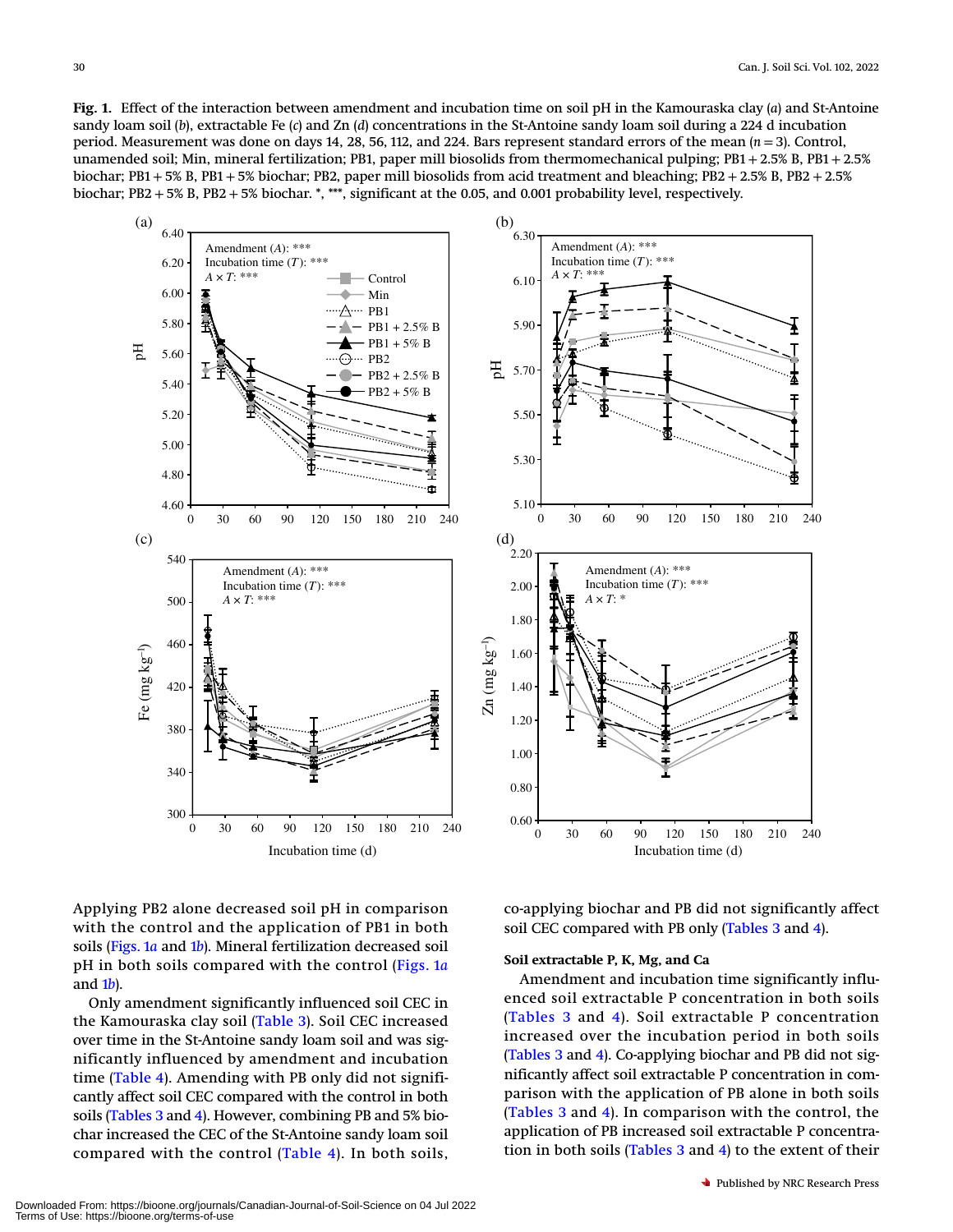Downloaded From: https://bioone.org/journals/Canadian-Journal-of-Soil-Science on 04 Jul 2022<br>Terms of Use: https://bioone.org/terms-of-use Terms of Use: https://bioone.org/terms-of-use Downloaded From: https://bioone.org/journals/Canadian-Journal-of-Soil-Science on 04 Jul 2022Amendment (A) Control 5.38Min 5.21 ±PB1 5.35 ±PB1+PB1+PB2 5.26PB2+PB2+Incubation time ( T, d) 14 5.8428 5.59

<span id="page-5-0"></span>Table 3. Effects of amendment and incubation time on soil pH, cation-exchange capacity (CEC), and extractable P, K, Mg, Ca, Mn, Cu, Fe, and Zn in Kamouraska clay soil.

|                            | pH                       | CEC (cmol $\text{kg}^{-1}$ ) P (mg $\text{kg}^{-1}$ ) |                     | $K (mg kg^{-1})$     |                  | Mg (mg $kg^{-1}$ ) Ca (mg $kg^{-1}$ ) | $Mn$ (mg $kg^{-1}$ ) | Cu $(mg kg^{-1})$   | Fe (mg $kg^{-1}$ ) | $\text{Zn}$ (mg kg <sup>-1</sup> ) |  |
|----------------------------|--------------------------|-------------------------------------------------------|---------------------|----------------------|------------------|---------------------------------------|----------------------|---------------------|--------------------|------------------------------------|--|
| Amendment (A)              |                          |                                                       |                     |                      |                  |                                       |                      |                     |                    |                                    |  |
| Control                    | $5.38 \pm 0.05$          | $36.97 \pm 1.02ab$                                    | $39.03 \pm 0.57d$   | $122.82 \pm 4.47d$   | $325 \pm 4.27a$  | $2758 \pm 36a$                        | $79.66 \pm 6.06b$    | $5.96 \pm 0.29$ abc | $203 \pm 4.19a$    | $10.48 \pm 0.12a$                  |  |
| Min                        | $5.21 \pm 0.05$          | $37.16 \pm 1.14ab$                                    | $46.76 \pm 1.13b$   | $138.09 \pm 5.93c$   | $332 \pm 5.35a$  | $2709 \pm 39a$                        | $88.21 \pm 3.71a$    | $6.02 \pm 0.32$ abc | $212 \pm 5.58a$    | $10.67 \pm 0.29a$                  |  |
| PB <sub>1</sub>            | $5.35 \pm 0.04$          | $37.23 \pm 0.96ab$                                    | $43.55 \pm 0.85c$   | $120.81 \pm 2.86$ d  | $327 \pm 6.03a$  | $2712 \pm 57a$                        | $83.96 \pm 3.41$ ab  | $6.31 \pm 0.37a$    | $203 \pm 5.94a$    | $10.66 \pm 0.20a$                  |  |
| $PB1 + 2.5\% B$            | $5.41 \pm 0.05$          | $37.96 \pm 0.62ab$                                    | $43.07 \pm 1.28c$   | $142.72 \pm 4.03$ bc | 334 ± 7.68a      | 2741±33a                              | $80.65 \pm 4.43b$    | $5.95 \pm 0.33$ abc | $206 \pm 5.30a$    | $10.52 \pm 0.30a$                  |  |
| $PB1+5\% B$                | $5.52 \pm 0.03$          | $38.38 \pm 0.55ab$                                    | $43.77 \pm 1.15c$   | $163.74 \pm 3.10a$   | $330 \pm 6.73a$  | 2714 ± 47a                            | $80.62 \pm 3.97b$    | $5.76 \pm 0.23$ bc  | $204 \pm 3.37a$    | $10.61 \pm 0.38a$                  |  |
| PB <sub>2</sub>            | $5.26 \pm 0.03$          | $36.88 \pm 102b$                                      | 51.40 ± 1.59a       | $119.34 \pm 2.93d$   | 327 ± 5.77a      | $2680 \pm 29a$                        | $81.65 \pm 1.92b$    | $6.11 \pm 0.19$ ab  | $208 \pm 2.90a$    | $10.80 \pm 0.15a$                  |  |
| $PB2 + 2.5\% B$            | $5.32 \pm 0.02$          | $38.01 \pm 0.55$ ab                                   | $51.47 \pm 1.04a$   | $144.61 \pm 4.64b$   | $331 \pm 5.49a$  | $2745 \pm 21a$                        | $80.32 \pm 5.06b$    | $6.09 \pm 0.10$ ab  | $208 \pm 2.99a$    | $10.92 \pm 0.31a$                  |  |
| $PB2 + 5\% B$              | $5.36 \pm 0.02$          | 38.93 ± 0.74a                                         | $51.55 \pm 1.15a$   | $163.76 \pm 4.12a$   | $334 \pm 7.40a$  | 2724 ± 28a                            | $80.27 \pm 2.68$     | $5.68 \pm 0.24c$    | $209 \pm 3.51a$    | $10.91 \pm 0.39a$                  |  |
|                            | Incubation time $(T, d)$ |                                                       |                     |                      |                  |                                       |                      |                     |                    |                                    |  |
| 14                         | $5.84 \pm 0.05$          | $37.2 \pm 0.95a$                                      | $43.83 \pm 1.01d$   | 148.90 ± 3.38a       | $364 \pm 8.71a$  | $2734 \pm 50b$                        | $113.51 \pm 7.69a$   | $6.52 \pm 0.32a$    | $226 \pm 8.90a$    | $12.16 \pm 0.22a$                  |  |
| 28                         | $5.59 \pm 0.07$          | $37.3 \pm 0.67a$                                      | $45.88 \pm 1.27c$   | 145.84 ± 5.54a       | $333 \pm 7.33b$  | $2733 \pm 33b$                        | $84.72 \pm 3.49b$    | $6.12 \pm 0.24b$    | $208 \pm 3.39b$    | $11.27 \pm 0.37b$                  |  |
| 56                         | $5.33 \pm 0.03$          | $37.7 \pm 0.55a$                                      | $46.69 \pm 0.77$ bc | $139.22 \pm 3.60b$   | $319 \pm 4.05c$  | $2643 \pm 24c$                        | $74.64 \pm 2.10c$    | $5.96 \pm 0.22$ bc  | $199 \pm 2.58c$    | $10.04 \pm 0.29d$                  |  |
| 112                        | $5.07 \pm 0.02$          | $38.0 \pm 0.98a$                                      | $47.50 \pm 1.09ab$  | $132.60 \pm 3.71c$   | $304 \pm 4.43$ d | $2554 \pm 34c$                        | $70.19 \pm 3.24$ d   | $5.81 \pm 0.17c$    | $190 \pm 2.73$ d   | $9.37 \pm 0.29e$                   |  |
| 224                        | $4.92 \pm 0.02$          | $38.1 \pm 0.98a$                                      | 47.74 ± 1.32a       | $130.88 \pm 3.82c$   | $329 \pm 5.94b$  | $2950 \pm 40a$                        | $66.51 \pm 3.00e$    | $5.52 \pm 0.23d$    | $211 \pm 3.52b$    | $10.64 \pm 0.17c$                  |  |
| <b>Source of variation</b> |                          |                                                       |                     |                      |                  |                                       |                      |                     |                    |                                    |  |
| A                          | ***                      | ₩                                                     | ***                 | ***                  | <b>NS</b>        | <b>NS</b>                             | ***                  | ***                 | <b>NS</b>          |                                    |  |
|                            | ***                      | <b>NS</b>                                             | ***                 | ***                  | ***              | ***                                   | ***                  | ***                 | ***                | ***                                |  |
| $A \times T$               | ***                      | <b>NS</b>                                             | <b>NS</b>           | <b>NS</b>            | <b>NS</b>        | <b>NS</b>                             | <b>NS</b>            | <b>NS</b>           | <b>NS</b>          | <b>NS</b>                          |  |

Note: Values are the mean <sup>±</sup> standard deviation of three replications. Means followed by different lowercase letters are significantly different (within amendment or incubation time) at P< 0.05 (Tukey'<sup>s</sup> test). Mean comparison letters are not shown when the interaction between amendment and incubation time is significant. \*, \*\*, \*\*\*, significant at the 0.05, 0.01, and 0.001 probability levels, respectively; NS, not significant ( P > 0.05); Control, unamended soil; Min, mineral fertilization; PB1, paper mill biosolids from thermomechanical pulping; PB1 + 2.5% B, PB1 + 2.5% biochar; PB1 + 5% B, PB1 + 5% biochar; PB2, paper mill biosolids from acid treatment and bleaching; PB2 + 2.5% B, PB2 + 2.5% biochar; PB2 + 5% B, PB2 + 5% biochar.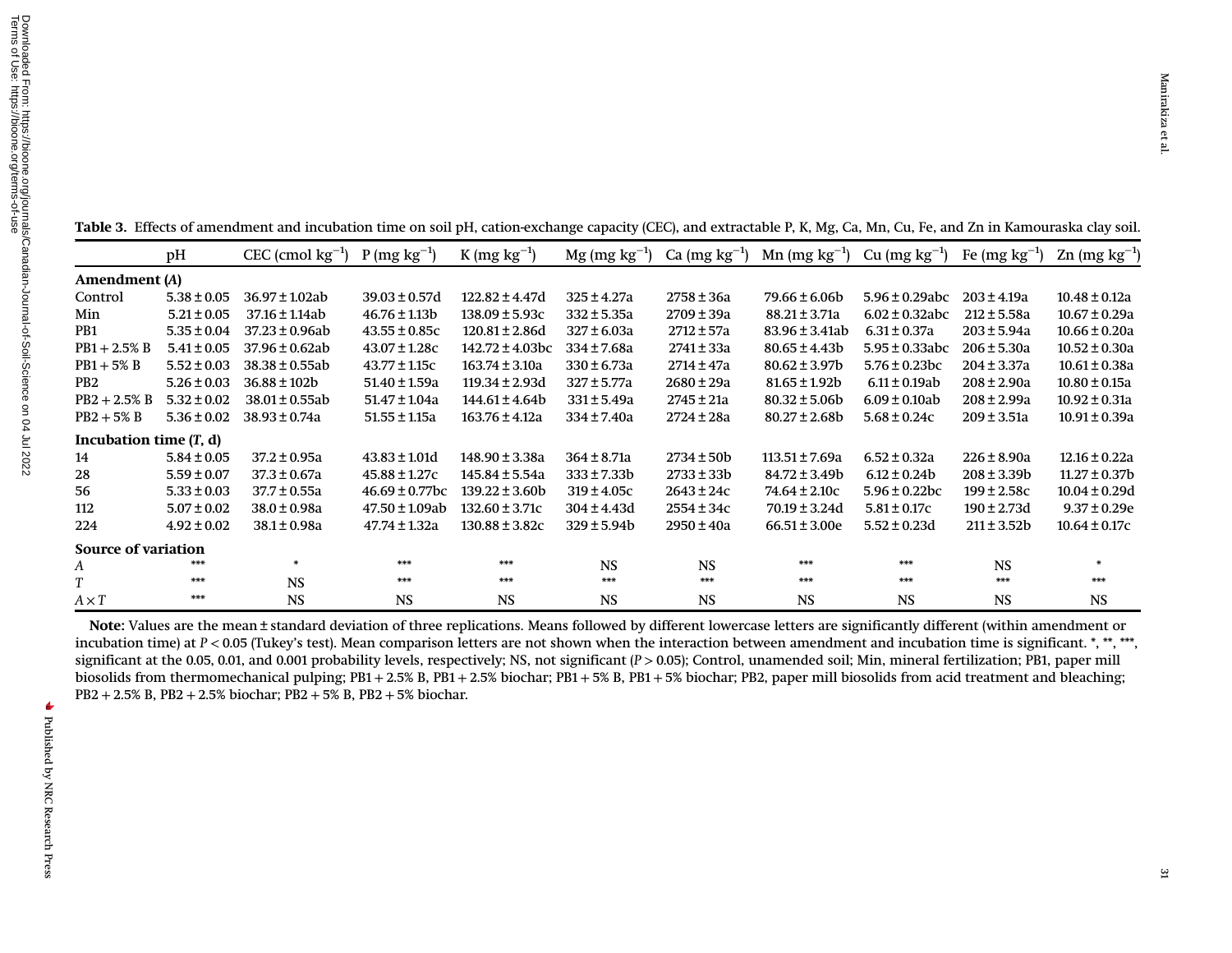<span id="page-6-0"></span>Table 4. Effects of amendment and incubation time on soil pH, cation-exchange capacity (CEC), and extractable P, K, Mg, Ca, Mn, Cu, Fe, and Zn in St-Antoine sandy loam soil.

|                            | pH              | $CEC$ (cmol $kg^{-1}$ ) | $P(mg kg^{-1})$     | $K (mg kg^{-1})$    | $Mg$ (mg kg <sup>-1</sup> ) | Ca $(mg kg^{-1})$ | Mn $(mg kg^{-1})$ | Cu $(mg kg^{-1})$  | Fe $(mg kg^{-1})$ | $\text{Zn}$ (mg kg <sup>-1</sup> ) |
|----------------------------|-----------------|-------------------------|---------------------|---------------------|-----------------------------|-------------------|-------------------|--------------------|-------------------|------------------------------------|
| Amendment (A)              |                 |                         |                     |                     |                             |                   |                   |                    |                   |                                    |
| Control                    | $5.80 \pm 0.08$ | $16.82 \pm 0.72c$       | $34.40 \pm 1.42d$   | $129.32 \pm 7.15e$  | $250 \pm 8.20$ ab           | 1254 ± 40ab       | $11.98 \pm 1.03c$ | $3.28 \pm 0.30$ ab | $393 \pm 13.62$   | $1.25 \pm 0.13$                    |
| Min                        | $5.54 \pm 0.06$ | $17.13 \pm 0.35$ bc     | $44.96 \pm 0.94$    | $156.48 \pm 4.04c$  | $254 \pm 6.65$ ab           | $1260 \pm 21ab$   | $11.81 \pm 0.93c$ | $3.18 \pm 0.27$ bc | $393 \pm 8.40$    | $1.28 \pm 0.14$                    |
| P <sub>B</sub> 1           | $5.78 \pm 0.05$ | $17.26 \pm 0.75$ bc     | $39.54 \pm 1.19c$   | $130.76 \pm 4.35e$  | $249 \pm 6.41$ ab           | $1280 \pm 31ab$   | $18.83 \pm 0.42a$ | $3.61 \pm 0.29a$   | $395 \pm 13.59$   | $1.49 \pm 0.12$                    |
| $PB1 + 2.5\% B$            | $5.87 \pm 0.06$ | $17.64 \pm 0.23$ abc    | $39.79 \pm 1.34c$   | $157.74 \pm 3.31c$  | 247 ± 9.37ab                | 1278 ± 29ab       | $18.26 \pm 0.91a$ | $3.25 \pm 0.28$    | $377 \pm 7.55$    | $1.47 \pm 0.06$                    |
| $PB1+5\% B$                | $5.98 \pm 0.04$ | $18.17 \pm 0.72$ ab     | $39.60 \pm 1.39c$   | $171.96 \pm 4.73b$  | $241 \pm 12.60$             | $1221 \pm 26b$    | $18.23 \pm 0.51a$ | $3.09 \pm 0.18$ bc | $371 \pm 9.73$    | $1.43 \pm 0.10$                    |
| PB <sub>2</sub>            | $5.47 \pm 0.05$ | $17.17 \pm 0.52$ bc     | $51.19 \pm 1.41a$   | $138.71 \pm 4.61$ d | $257 \pm 8.98a$             | 1312 ± 20a        | $12.52 \pm 0.46b$ | $3.38 \pm 0.27$ ab | $408 \pm 9.11$    | $1.66 \pm 0.09$                    |
| $PB2 + 2.5\% B$            | $5.54 \pm 0.08$ | $17.36 \pm 0.60$ abc    | $51.76 \pm 2.49a$   | $158.72 \pm 4.72c$  | 255 ± 12.27ab               | $1298 \pm 22a$    | $13.03 \pm 0.45b$ | $3.12 \pm 0.22$ bc | $398 \pm 9.01$    | $1.67 \pm 0.03$                    |
| $PB2+5% B$                 | $5.63 \pm 0.08$ | $18.23 \pm 0.93a$       | $50.33 \pm 1.25a$   | 178.39 ± 7.77a      | 245 ± 12,83ab               | $1250 \pm 38ab$   | $13.27 \pm 0.54b$ | $2.88 \pm 0.27c$   | $384 \pm 7.72$    | $1.61 \pm 0.09$                    |
| Incubation time $(T, d)$   |                 |                         |                     |                     |                             |                   |                   |                    |                   |                                    |
| 14                         | $5.65 \pm 0.04$ | $17.2 \pm 0.59b$        | $40.39 \pm 1.59c$   | $161.55 \pm 7.55a$  | $256 \pm 5.49a$             | $1323 \pm 34a$    | $18.17 \pm 0.70a$ | $3.40 \pm 0.23a$   | $435 \pm 11.29$   | $1.84 \pm 0.12$                    |
| 28                         | $5.78 \pm 0.08$ | $17.0 \pm 0.64$         | $43.89 \pm 1.07b$   | $163.21 \pm 5.06a$  | 254 ± 14.35ab               | 1307±28ab         | $14.23 \pm 0.71c$ | $3.41 \pm 0.30a$   | $392 \pm 11.13$   | $1.66 \pm 0.11$                    |
| 56                         | $5.77 \pm 0.06$ | $17.3 \pm 0.45b$        | $44.51 \pm 0.98$ ab | $154.79 \pm 3.91b$  | 249 ± 11.05ab               | $1252 \pm 22c$    | $13.43 \pm 0.65d$ | $3.27 \pm 0.24$ ab | 374 ± 7.34        | $1.32 \pm 0.13$                    |
| 112                        | $5.76 \pm 0.07$ | $17.6 \pm 0.73$ ab      | $45.13 \pm 1.49$ ab | $146.37 \pm 3.76c$  | $243 \pm 9.63b$             | $1197 \pm 30d$    | $12.64 \pm 0.74e$ | $3.13 \pm 0.29$    | $355 \pm 10.69$   | $1.14 \pm 0.06$                    |
| 224                        | $5.57 \pm 0.06$ | $18.3 \pm 0.61a$        | $45.81 \pm 2.01a$   | $137.86 \pm 5.14d$  | 247 ± 7.80ab                | $1267 \pm 28$ bc  | $15.24 \pm 0.55b$ | $2.89 \pm 0.23c$   | $394 \pm 8.76$    | $1.46 \pm 0.07$                    |
| <b>Source of variation</b> |                 |                         |                     |                     |                             |                   |                   |                    |                   |                                    |
| A                          | ***             | ***                     | ***                 | ***                 | *                           | **                | ***               | ***                | ***               | ***                                |
| T                          | ***             | ***                     | ***                 | ***                 | **                          | ***               | ***               | ***                | ***               | ***                                |
| $A \times T$               | ***             | <b>NS</b>               | <b>NS</b>           | <b>NS</b>           | <b>NS</b>                   | <b>NS</b>         | <b>NS</b>         | <b>NS</b>          | ***               | 寨                                  |

Note: Values are the mean <sup>±</sup> standard deviation of three replications. Means followed by different lowercase letters are significantly different (within amendment or incubation time) at P < 0.05 (Tukey's test). Mean comparison letters are not shown when the interaction between amendment and incubation time is significant. \*, \*\*, \*\*\*, significant at the 0.05, 0.01, and 0.001 probability level, respectively; NS, not significant (P > 0.05); Control, unamended soil; Min, mineral fertilization; PB1, paper mill biosolids from thermomechanical pulping; PB1 + 2.5% B, PB1 + 2.5% biochar; PB1 + 5% B, PB1 + 5% biochar; PB2, paper mill biosolids from acid treatment and bleaching; PB2 + 2.5% B, PB2 + 2.5% biochar; PB2 + 5% B, PB2 + 5% biochar.

 $\blacktriangleright$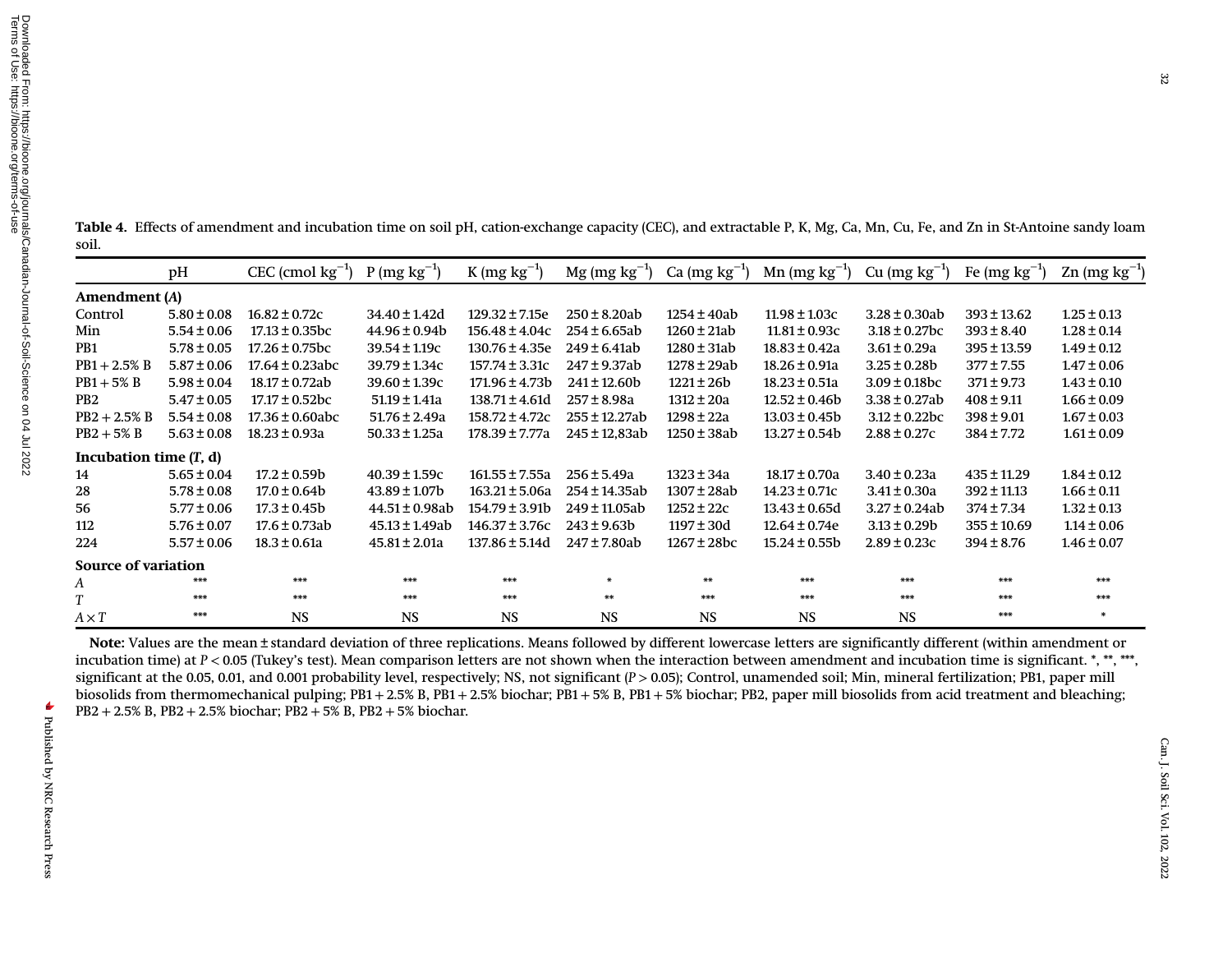initial PO<sub>4</sub>-P and TP content (PB1, PO<sub>4</sub>-P = 72 mg kg<sup>-1</sup>, TP = 4.3 g kg<sup>-1</sup>; and PB2, PO<sub>4</sub>-P = 1051 mg kg<sup>-1</sup>, TP = 7.4 g kg<sup>-1</sup>). More specifically, mean soil extractable P concentration after 224 d of incubation was increased by between 12% and 49% by the addition of PB. In both soils, mineral fertilization increased soil extractable P concentration above the control more than PB1 but less than PB2 ([Tables 3](#page-5-0) and [4](#page-6-0)).

Amendment and incubation time significantly influenced soil extractable K concentration in both soils ([Tables 3](#page-5-0) and [4\)](#page-6-0). Soil extractable K concentration declined over the incubation period in both soils ([Tables 3](#page-5-0) and [4](#page-6-0)). Co-applying biochar and PB significantly increased soil extractable K concentration in comparison with the application of PB alone in both soils, to the extent of the biochar rate [\(Tables 3](#page-5-0) and [4\)](#page-6-0). We noted that mean soil extractable K concentration after 224 d of incubation increased by between 14% and 36% in soils receiving biochar and PB compared with those amended with PB only. Soil extractable K concentration in PBamended soils was similar to that of the control in the Kamouraska clay soil ([Table 3\)](#page-5-0). However, in the St-Antoine sandy loam soil, amending with PB2 alone significantly increased soil extractable K concentration in comparison with the control and the application of PB1 alone ([Table 4](#page-6-0)). Mineral fertilization and amendment with 2.5% biochar and PB led to similar extractable K concentrations in both soils [\(Tables 3](#page-5-0) and [4\)](#page-6-0).

Only incubation time significantly influenced soil extractable Mg and Ca concentrations in the Kamouraska clay soil ([Table 3\)](#page-5-0). However, in the St-Antoine sandy loam soil, amendment and incubation time significantly influenced extractable Mg and Ca concentrations ([Table 4](#page-6-0)). There was a decreasing trend in extractable Mg and Ca concentrations until day 112, and then an increase was observed at the end of incubation period in both soils. These variations in extractable Mg and Ca concentrations were more noticeable in the Kamouraska clay soil than in the St-Antoine sandy loam soil [\(Tables 3](#page-5-0) and [4\)](#page-6-0). Co-applying biochar and PB did not significantly affect soil extractable Mg and Ca concentrations in comparison with the application of PB alone in both soils ([Tables 3](#page-5-0) and [4](#page-6-0)). Application of PB and mineral fertilization did not significantly affect soil extractable Mg and Ca concentrations in comparison with the control in both soils [\(Tables 3](#page-5-0) and [4\)](#page-6-0).

#### Soil extractable Mn, Cu, Fe, and Zn

Amendment and incubation time significantly influenced soil extractable Mn, Cu, and Zn concentrations in both soils [\(Tables 3](#page-5-0) and [4;](#page-6-0) [Fig. 1](#page-4-0)d) and extractable Fe concentration only in the St-Antoine sandy loam soil ([Fig. 1](#page-4-0)c). Only incubation time significantly influenced soil extractable Fe concentration in the Kamouraska clay soil ([Table 3\)](#page-5-0). There was significant interaction between amendment and incubation time on soil extractable Fe and Zn concentrations in the St-Antoine sandy loam soil ([Figs. 1](#page-4-0)c an[d](#page-4-0)  $1d$ ). There was a decreasing trend in Mn concentration throughout the incubation period in the Kamouraska clay soil [\(Table 3](#page-5-0)) and until day 112 in the St-Antoine sandy loam soil, but an increase was observed at the end of incubation period (day 224) ([Table 4\)](#page-6-0). Soil extractable Cu concentration declined in both soils over time [\(Tables 3](#page-5-0) and [4\)](#page-6-0). Overall, soil extractable Fe and Zn concentrations decreased until day 112 and then increased at the end of incubation period (day 224) in both soils ([Tables 3](#page-5-0) and [4](#page-6-0); [Figs. 1](#page-4-0)c and 1[d](#page-4-0)).

Co-applying biochar and PB had a similar effect on soil extractable Mn and Zn concentrations to application of PB alone in both soils [\(Tables 3](#page-5-0) and [4;](#page-6-0) [Fig. 1](#page-4-0)d). In comparison with PB alone, co-applying PB and 5% biochar significantly decreased soil extractable Cu concentration in both soils ([Tables 3](#page-5-0) and [4](#page-6-0)) and soil extractable Fe concentration only in the St-Antoine sandy loam soil ([Table 4](#page-6-0); [Fig. 1](#page-4-0)c).

Application of PB did not significantly affect soil extractable Cu and Fe concentrations in comparison with the control in both soils ([Tables 3](#page-5-0) and [4](#page-6-0); [Fig. 1](#page-4-0)c), whereas it significantly increased soil extractable Mn and Zn concentrations in the St-Antoine sandy loam soil ([Table 4](#page-6-0); [Fig. 1](#page-4-0)d) to the extent of their content in Mn and Zn (PB1, Mn = 1723 mg kg<sup>-1</sup>, Zn = 32 mg kg<sup>-1</sup>; PB2, Mn = 148 mg kg $^{-1}$ , Zn = 104 mg kg $^{-1}$ ). We noted that mean soil extractable Mn and Zn concentrations after 224 d of incubation were increased by between 4% and 57% and between 18% and 33%, respectively, by the addition of PB in the St-Antoine sandy loam soil.

Mineral fertilization increased soil extractable Mn concentration in the Kamouraska clay soil ([Table 3\)](#page-5-0) but had no effect in the St-Antoine sandy loam soil ([Table 4\)](#page-6-0). Extractable Cu, Fe, and Zn concentrations in soils receiving mineral fertilizer were similar to concentrations in the unamended soil [\(Tables 3](#page-5-0) and [4\)](#page-6-0).

### **Discussion**

#### Effect on pH and CEC

Results confirmed our predictions that biochar coapplied with PB, especially at 5% application rate, would increase the pH of the soils used in this study, compared with the application of PB alone. The alkalinity of biochar may be associated with its surface organic functional groups such as phenolic, hydroxyl, and carboxyl groups that are capable of accepting protons ([Yuan et al.](#page-12-4) [2011;](#page-12-4) [Fidel et al. 2017](#page-11-6)) and can quickly buffer soil acidity when biochar is incorporated into acid soils [\(Yuan et al.](#page-12-4) [2011;](#page-12-4) [Liang et al. 2017](#page-11-8)). Previously, we found that biochar co-applied with PB decreased soil  $NH_4$ -N concentration compared with the application of PB only and may have minimized the nitrification of  $NH<sub>4</sub>$ -N released from the PB ([Manirakiza et al. 2019](#page-11-12)). This suggests that biochar co-applied with PB may have limited soil acidification induced by the nitrification process ([Czarnecki and](#page-11-15) [Düring 2015\)](#page-11-15). The increase in soil pH following biochar addition may also be caused by the presence of ash in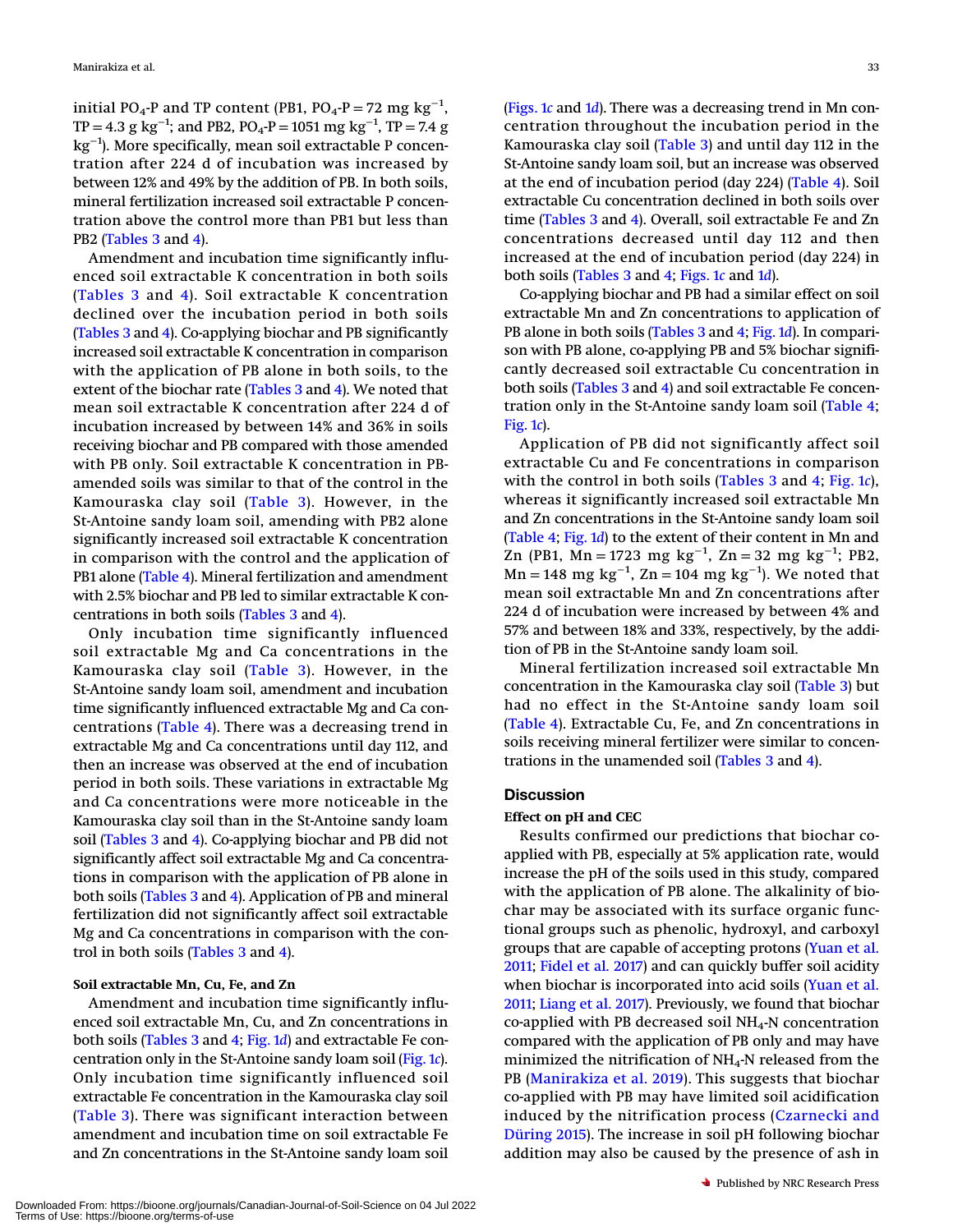the biochar ([Glaser et al. 2002](#page-11-16)) that contain oxides, hydroxides, and carbonates of Ca, Mg, and K, which are easily dissolved and react with the soil, thereby increasing its pH [\(Ohno and Erich 1990;](#page-12-8) [Demeyer et al. 2001\)](#page-11-17). The ash content of the biochar used in this study was low (48  $\rm g~kg^{-1}$ ) and may have had little or no impact on the pH of the soils amended with PB and biochar. [Smider and Singh \(2014\)](#page-12-9) reported that applying 1.5% tomato green waste biochar (ash content = 562 g  $\text{kg}^{-1}$ ) increased soil pH by between 0.76 and 1.93 units, Smider and Singh (2014) reported that applying 1.5% tomato green waste biochar (ash content = 562 g  $\text{kg}^{-1}$ ) increased soil pH by between 0.76 and 1.93 units, whereas the increase was only by 0.1–0.2 units at 5% biochar in this study.

Despite high initial pH, the application of PB1 alone did not increase soil pH, probably because their decom-position may increase soil acidity. According to [Bolan](#page-10-4) [et al. \(1991\)](#page-10-4), the decomposition of organic residues results in the release of  $H^+$  and thus in soil pH decrease. The decreasing soil pH observed over the incubation period was likely caused by the progressive mineralization of soil organic matter. This confirmed that the effects of the co-application of biochar and PB on soil pH depended also on incubation time. The significant interaction between amendment and incubation time on soil pH was possibly explained by the diverging trend at day 14 in mineral-fertilized Kamouraska clay soil and since day 28 in mineral-fertilized St-Antoine sandy loam soil and when PB2 was applied with or without biochar.

In this study, no increase in soil CEC was observed following the application of PB alone. This suggests that the effect of biochar was probably the main cause of the increase in soil CEC following co-application of 5% biochar and PB in the St-Antoine sandy loam soil. According to [Liang et al. \(2006\)](#page-11-7), biochar increases soil CEC by any of three mechanisms: (1) a high charge density per unit surface area, which reflects a high degree of oxidation of soil organic matter, (2) a high surface area for cation adsorption sites, or (3) the combined effect of both mechanisms. The abundance of oxygen-containing functional groups on biochar surfaces, contributing to soil negative charges, can also increase soil CEC following biochar application [\(Zhu et al. 2017](#page-12-10); [Shaaban et al.](#page-12-11) [2018\)](#page-12-11). [Cheng et al. \(2008\)](#page-10-8) found that soil CEC increased over the incubation in biochar-amended soils because of oxidation of the biochar surfaces and (or) adsorption of organic acids by the biochar. Thus, the effect of biochar on soil CEC may be variable according to incubation time. Soil amendment with PB typically increases soil CEC ([Camberato et al. 2006\)](#page-10-0). In a study conducted in a forest soil, [Kraske and Fernandez](#page-11-18) [\(1993\)](#page-11-18) reported that an application of 40 Mg dry ha<sup>-1</sup> of PB increased soil CEC by 60%. In this study, the application of PB had no effect on soil CEC, likely because the rate of PB was too low. Indeed, the rate of PB was only 30 Mg wet ha $^{-1}$ , 21.21 Mg dry ha $^{-1}$  for PB1, and 20.79 Mg dry ha<sup>-1</sup> for PB2.

Effect on extractable P, K, Mg, and Ca

In this study, applying PB increased soil extractable P concentrations compared with the unamended soil, probably due to the high extractable P content of PB as reported by other studies ([Baziramakenga 2003](#page-10-10); [Camberato et al. 2006;](#page-10-0) [Gagnon et al. 2010](#page-11-2)). This indicates that PB can efficiently supply P to the plants during the growing season ([Gagnon et al. 2010](#page-11-2)). However, the application of PB2, with its higher  $PO<sub>4</sub>$ -P content, resulted in higher soil extractable P concentration compared with mineral fertilization and could represent a risk of subsurface layer and water P contamination when applied repeatedly or at excessive rates [\(Gagnon et al. 2010](#page-11-2)).

Co-applying biochar and PB did not change soil extractable P concentration compared with the application of PB alone, possibly due to the low P content (0.4  $\rm g$  kg $^{-1}$ ) of the biochar used. Moreover, the increase extractable P concentration compared with the application of PB alone, possibly due to the low P content (0.4  $g \text{ kg}^{-1}$ ) of the biochar used. Moreover, the increase in soil pH (0.06–0.2 units) due to biochar addition wa probably too low to lead to a change in soil extractable P concentration. Increasing the pH of acidic soils may decrease P complexing with  $Al^{3+}$  and Fe<sup>3+</sup> and thereby increase soil extractable P concentration ([Xu et al. 2014](#page-12-12); [Glaser and Lehr 2019](#page-11-19)). Our results contrasted with those of [Jiang et al. \(2015\)](#page-11-20) where the application of crop [rice (Oryza sativa L.), peanut (Arachis hypogaea L.), canola<br>(Brassica campestris L.), and soybean (Glycine max L.)] straw-<br>derived biochars increased the pH of two acidic soils by<br>1.31–3 units and significantly improved P mobi (Brassica campestris L.), and soybean (Glycine max L.)] strawderived biochars increased the pH of two acidic soils by

Although our biochar, generated from pine chip at 700 °C ([Lévesque et al. 2018\)](#page-11-21), contained substantial amounts of K (2500  ${\rm mg~kg^{-1}}$ ), Ca (6000  ${\rm mg~kg^{-1}}$ ), and  $\rm Mg$  (1400  $\rm mg$   $\rm kg^{-1}$ ), its co-application with PB increased only soil extractable K concentration. It is likely that a larger portion of the K in the biochar was in a bioavailable form compared with the Ca and Mg. Generally, biochars contain a large amount of water-soluble K, which can rapidly diffuse into the soil [\(Amonette and Joseph](#page-10-11) [2009](#page-10-11); [Limwikran et al. 2018\)](#page-11-9). [Zhao et al. \(2016\)](#page-12-13) found that more than 50% of the K in sawdust biochars prepared at between 500 and 900 °C existed as ions, whereas most of the Ca (65%) and Mg (60%) were bound in organic forms. Thus, biochars generated at high temperatures are rich in extractable K, whereas Mg and Ca extractability decreases with temperature because of mineral forms. Thus, biochars generated at high temperatures<br>are rich in extractable K, whereas Mg and Ca extractabil-<br>ity decreases with temperature because of mineral<br>crystallization of amorphous P–Ca–Mg to form insoluble phases ([Cao and Harris 2010;](#page-10-12) [Zornoza et al. 2016\)](#page-12-14). Our results showed that mineral fertilization and amending with 2.5% biochar and PB led to similar extractable K concentrations. This should encourage the use of this biochar, generated from pine chip at 700 °C, as a source of K.

The increase in soil extractable K concentrations observed in the St-Antoine sandy loam soil following application of PB2 was probably caused by the release of their K. The application of PB could also enhance the release of soil K by increasing soil acidification through nitrification and decomposition of organic residues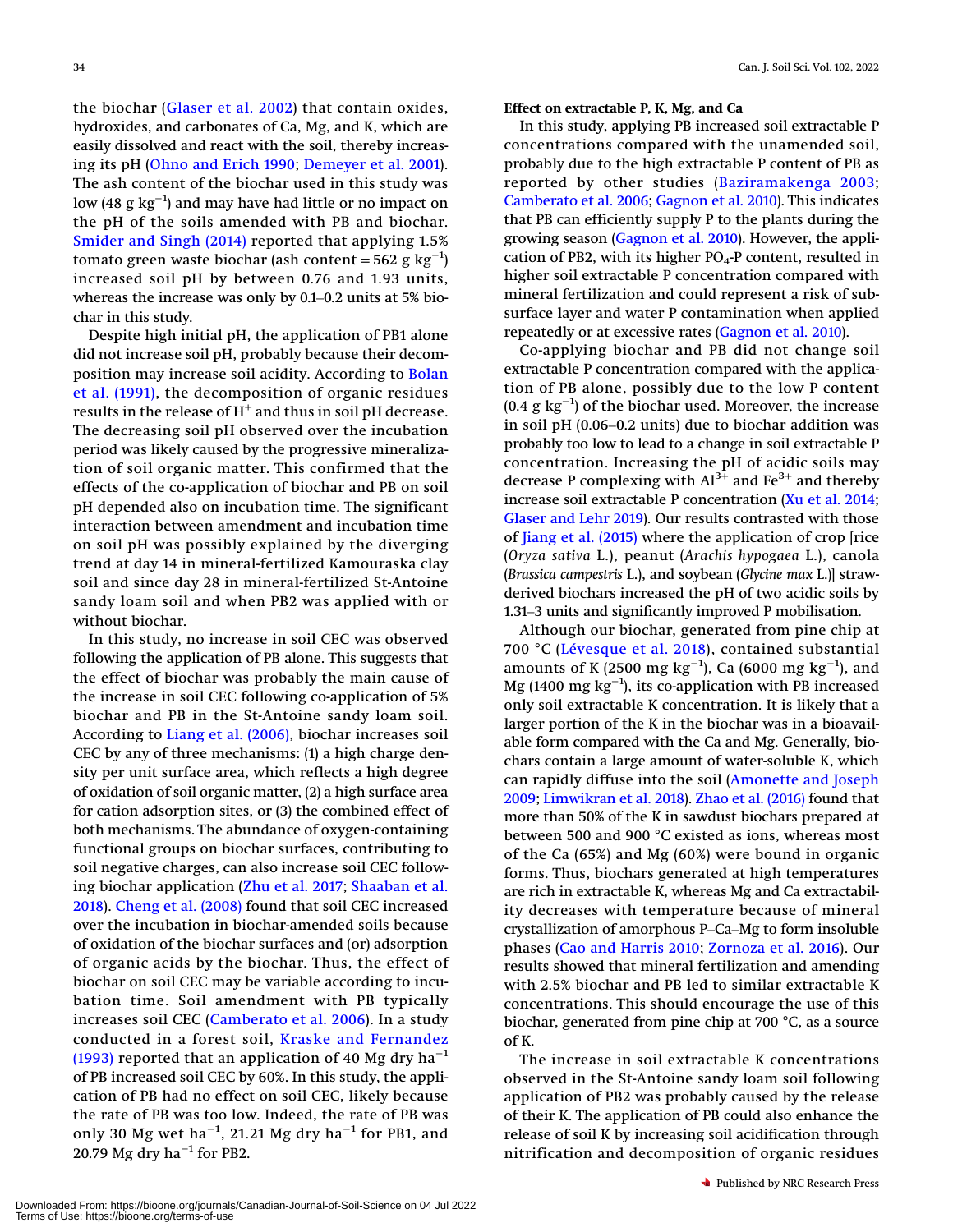([Gagnon et al. 2003](#page-11-1)). According to [McCauley et al.](#page-11-22) [\(2009\),](#page-11-22) the decomposition of organic residues supplies the soil solution with chemicals that can serve as chelates and increase cation extractability. Even though the PB contained substantial amounts of Mg (PB1,  $\text{Mg}=700 \text{ mg kg}^{-1}$ ; and PB2,  $\text{Mg}=500 \text{ mg kg}^{-1}$ ) and Ca (PB1, Ca = 8000 mg kg<sup>-1</sup>; and PB2, Ca = 2200 mg kg<sup>-1</sup>), we found no increases in soil extractable Mg and Ca concentrations following PB application. According to [Gagnon et al. \(2010\),](#page-11-2) this could be due to the forms in which Mg, Ca, and accompanying anions were present in the BP and their behaviour when they were released into the soil.

As expected, soil extractable K, Mg, and Ca concentrations varied with incubation time. The decrease observed throughout the incubation period for soil extractable K concentration and until day 112 for soil extractable Mg and Ca concentrations was probably caused by the fixation of K, Mg, and Ca by negatively charged soil mineral particles ([Evangelou and Philips 2005](#page-11-23); [Huang 2005\)](#page-11-24). However, the decrease in soil pH during the incubation period may have resulted in the increased solubility of the Mg and Ca, which could explain the increased soil extractable Mg and Ca concentrations observed at the end of the incubation period ([Sharpley 1991;](#page-12-15) [Curtin and](#page-10-13) [Smillie 1995;](#page-10-13) [Gagnon et al. 2003\)](#page-11-1).

### Effect on soil extractable Mn, Cu, Fe, and Zn

The decrease in soil extractable Cu concentration following the addition of 5% biochar to PB-amended soils was in agreement with other studies [\(Ahmad et al. 2014](#page-10-14); [Yang et al. 2016](#page-12-16); [Liang et al. 2017](#page-11-8)). According to [Uchimiya et al. \(2011\)](#page-12-17), the electrostatic attraction between positively charged Cu and negatively charged biochar is the prevailing mechanism of Cu immobilization. [Liang et al. \(2017\)](#page-11-8) reported a gradual decrease of soil Cu extractability when the proportion of biochar was increased in soils receiving the combination of biochar and compost. In contrast, [Beesley et al. \(2010\)](#page-10-15) reported increased soil Cu mobilization following the application of hardwood-derived biochar, which was associated with the high dissolved organic carbon (DOC) content of the biochar used. This was likely because DOC may bind Cu resulting in the formation of soluble Cu-DOC complexes ([Temminghoff et al. 1997](#page-12-18); [Amery et al. 2007\)](#page-10-16).

Although the biochar contained substantial amounts of Mn (361  $\rm{mg}\ kg^{-1}$ ), Fe (2309  $\rm{mg}\ kg^{-1}$ ), and Zn (38  $\rm{mg}\ g$  $\text{kg}^{-1}$ ), we found no increases in soil extractable Mn, Fe, and Zn concentrations following biochar addition to PB-amended soils. This indicates that the Mn, Fe, and Zn contained in the biochar were likely poorly extractable. According to [Gunes et al. \(2015\),](#page-11-25) the oxidation process during high-temperature pyrolysis decreases the water solubility of these elements because of the occurrence of oxide or crystalline forms. [Yuan et al.](#page-12-19) [\(2015\)](#page-12-19) indicated that the high adsorption surface area and the formation of organometallic complexes could

explain the low extractable contents of Mn, Fe, and Zn in biochars.

In this study, soil extractable Fe concentration decreased in the St-Antoine sandy loam soil following the co-application of PB with 5% biochar, probably due to the increase in soil pH. According to [Ahmad et al.](#page-10-14) [\(2014\),](#page-10-14) pH increase enhances the adsorption and complexation of metal cations on the biochar, which reduces their extractability. [Berek et al. \(2018\)](#page-10-17) reported a decrease in soil extractable Fe concentration following the co-application of lac tree wood biochar and vermicompost due to the liming potential of the used biochar.

According to [Beesley and Marmiroli \(2011\),](#page-12-20) sorption is one of the mechanisms by which Zn is retained by biochar. In this study, the addition of biochar to PBamended soils did not decrease soil extractable Zn concentration, possibly due to the low Zn sorption capacity of pine chip biochar used. Pine-wood-derived biochars were reported to have low metal sorption capacity ([Zhang et al. 2015;](#page-12-21) [Jiang et al. 2016](#page-11-26); [Van Poucke et al.](#page-12-22) [2019](#page-12-22)), which is attributed to the low phosphate and carbonate levels of these type of biochars ([Van Poucke et al.](#page-12-22) [2019\)](#page-12-22). According to [Xu et al. \(2013\)](#page-12-23), phosphate and carbonate originated from the feedstock play an important role in the sorption nature of biochar. The addition of biochar to PB-amended soil did not significantly decrease soil extractable Mn concentration. [Heaney et al.](#page-11-27) [\(2018\)](#page-11-27) suggested that Mn had a lower affinity to the biochar compared with Zn.

The increase in soil extractable Mn and Zn concentrations in the St-Antoine sandy loam soil following the application of PB could be explained by the release of Mn and Zn contained in the PB through its decomposition. Our results are consistent with those of [Gagnon](#page-11-2) [et al. \(2010\)](#page-11-2), who observed a linear increase in soil extractable Zn with PB rates. Similarly, [Gagnon et al.](#page-11-1) [\(2003\)](#page-11-1) reported that soil extractable Mn concentration increased with PB application rate. In this study, the effect of amendments on soil extractable Cu, Mn, Fe, and Zn concentrations was limited in the Kamouraska clay soil, probably because of its high initial CEC and higher adsorptive properties, as well as low PB decomposition in this soil.

As hypothesised, incubation time greatly affected the concentrations of soil extractable Cu, Mn, Fe, and Zn. The decrease observed throughout the incubation period for soil extractable Cu concentration and until day 112 for soil extractable Mn, Fe, and Zn concentrations was apparently caused by the reduction of the most labile forms of Cu, Mn, Fe, and Zn with time ([Zhong et al.](#page-12-24) [2012](#page-12-24); Fernández-Calviño et al. 2017) due to the transfer of exchangeable and soluble forms to more refractory forms ([Zhong et al. 2012](#page-12-24); [Huang et al. 2015](#page-11-29)). [Sayen et al.](#page-12-25) [\(2009\)](#page-12-25) found that time reduced the amount of extractable Cu because of the redistribution of weakly bound Cu into strongly bound Cu. Increasing soil extractable Mn, Fe, and Zn concentrations after day 112 was likely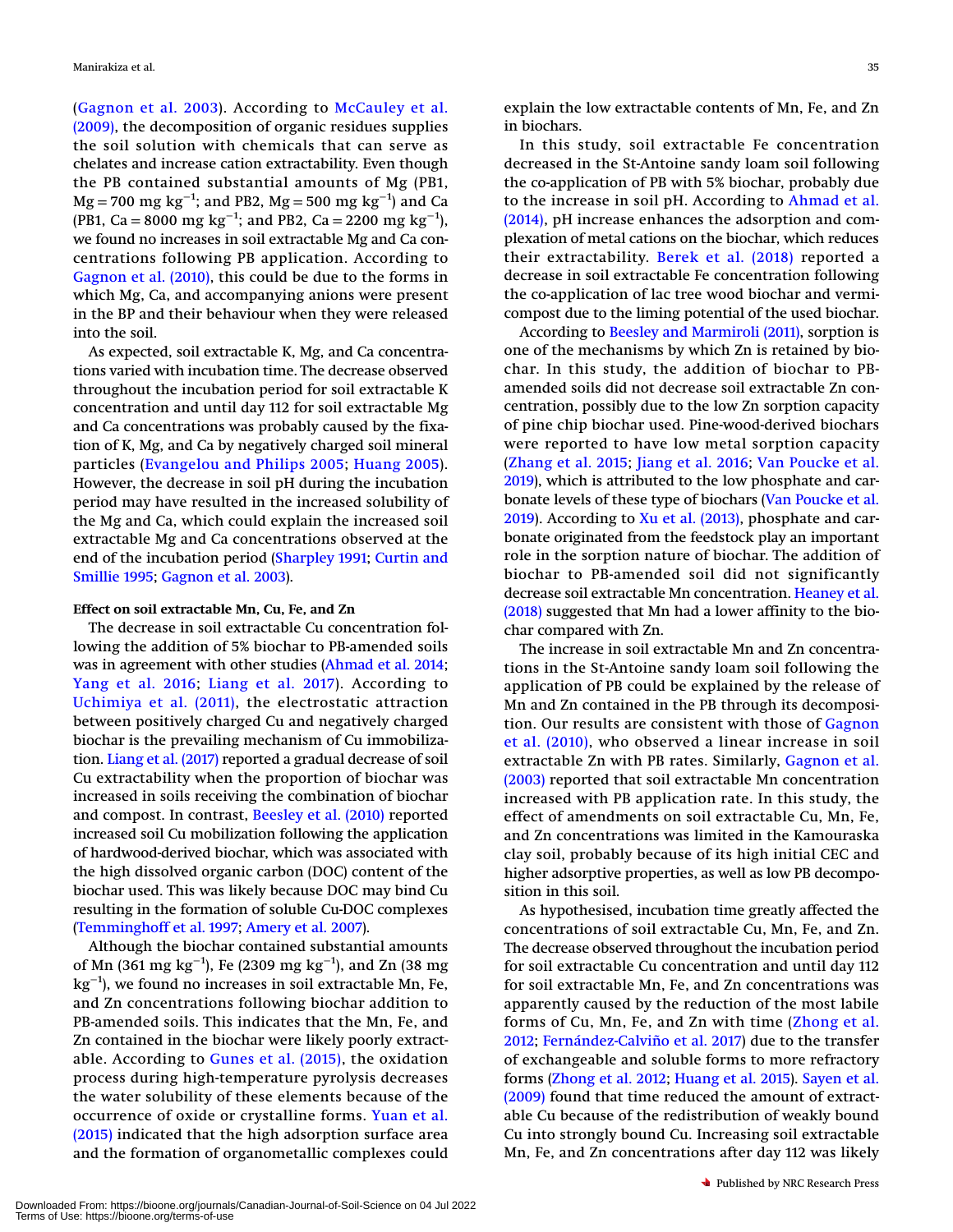caused by desorption associated with decreasing soil pH ([Huang et al. 2014\)](#page-11-30). The sharp decrease in soil extractable Fe concentration between days 14 and 28 in the St-Antoine sandy loam soil amended with PB2 and 5% biochar [\(Fig. 1](#page-4-0)c) resulted in a converging trend and may explain the significance of the interaction between amendment and incubation time. A slight diverging trend of soil extractable Zn concentration was observed at day 14 when the St-Antoine sandy loam soil was amended with PB1 and 5% biochar and may explain the significant interaction between amendment and incubation time.

# **Conclusion**

This study showed that co-applying pine chip biochar and PB increased soil pH in comparison with the application of PB alone in two acidic soils from Quebec, Canada, a clay ( $pH = 5.32$ ) and sandy loam ( $pH = 5.89$ ). Combined application of pine chip biochar and PB could be used<br>to buffer the acidifying effect of PB. Our work suggests<br>that a biochar application rate of 5% (60 Mg ha<sup>−1</sup>) would<br>be needed when PB is applied at rates (20–40 Mg ha<sup></sup> to buffer the acidifying effect of PB. Our work suggests that a biochar application rate of 5% (60 Mg ha $^{\rm -1)}$  would be needed when PB is applied at rates (20–40 Mg  $ha^{-1}$ ) commonly used in Quebec. Because of the positive effect on soil CEC, applying pine chip biochar with PB could improve the nutrient-retention capacity of sandy soils. Co-applying PB and biochar with high extractable K content, such as pine chip biochar, may be a good complement to PB fertilizing potential. Co-applying pine chip biochar and PB did not decrease the release of P from soil, as expected. Hence, co-application of pine chip biochar and PB with high extractable P content, such as PB2, could represent a risk if the proportion of PB in the combination is high. Combined application of PB and 5% pine chip biochar reduced the extractability of Cu and Fe in comparison with individual application of PB, but mainly in the sandy loam soil. Co-applying biochar and PB could improve metal sequestration and prevent metal toxicity, especially in sandy soils with low CEC. However, the lack of plants as a sink of the macroand micronutrients presents limitations to ours results. Field trials are needed to further evaluate the benefits of the co-application of pine chip biochar and PB.

#### Acknowledgements

This work was supported by Agriculture and Agri-Food Canada (AAFC). Eric Manirakiza received a Ph.D. scholarship from the Programme Canadien des Bourses de la Francophonie (PCBF). We thank Bernard Gagnon, Sylvie Côté, and Claude Lévesque for their technical assistance.

#### **References**

- <span id="page-10-9"></span>Agegnehu, G., Srivastava, A.K., and Bird, M.I. 2017. The role of biochar and biochar-compost in improving soil quality and eferences<br>egnehu, G., Srivastava, A.K., and Bird, M.I. 2017. The role of<br>biochar and biochar-compost in improving soil quality and<br>crop performance: a review. Appl. Soil Ecol. 119: 156–170. doi[:10.1016/j.apsoil.2017.06.008.](http://dx.doi.org/10.1016/j.apsoil.2017.06.008)
- <span id="page-10-14"></span>Ahmad, M., Rajapaksha, A.U., Lim, J.E., Zhang, M., Bolan, N., Mohan, D., et al. 2014. Biochar as a sorbent for contaminant

management in soil and water: a review. Chemosphere, 99: Can. J. Soil Sci. Vol. 102, 2022<br>19–33. doi:[10.1016/j.chemosphere.2013.10.071.](http://dx.doi.org/10.1016/j.chemosphere.2013.10.071) PMID:[24289982.](http://dx.doi.org/24289982)<br>19–33. doi:10.1016/j.chemosphere.2013.10.071. PMID:24289982.

- <span id="page-10-6"></span>Allaire, S.E., Baril, B., Vanasse, A., Lange, S.F., MacKay, J., and Smith, D.L. 2015. Carbon dynamics in a biochar-amended 19–33. doi:10.1016/j.chemosphere.2013.10.071. PMID:24289982.<br>laire, S.E., Baril, B., Vanasse, A., Lange, S.F., MacKay, J., and<br>Smith, D.L. 2015. Carbon dynamics in a biochar-amended<br>loamy soil under switchgrass. Can. J. So doi[:10.4141/cjss-2014-042.](http://dx.doi.org/10.4141/cjss-2014-042)
- <span id="page-10-16"></span>Amery, F., Degryse, F., Degeling, W., Smolders, E., and Merckx, R. 2007. The copper-mobilizing-potential of dissolved organic matter in soils varies 10-fold depending on soil incubation and extraction procedures. Environ. Sci. Technol. 41(7): <sup>2277</sup>–2281. doi[:10.1021/es062166r.](http://dx.doi.org/10.1021/es062166r) PMID[:17438775](http://dx.doi.org/17438775). matter in sons varies to tool depending on son includation<br>and extraction procedures. Environ. Sci. Technol. 41(7):<br>2277–2281. doi:10.1021/es062166r. PMID:17438775.<br>nonette, J.E., and Joseph, S. 2009. Characteristics of bi
- <span id="page-10-11"></span>Amonette, J.E., and Joseph, S. 2009. Characteristics of biochar: Joseph, eds. Biochar for environmental management: science and technology. Earthscan, London, UK.
- <span id="page-10-7"></span>Backer, R.G.M., Schwinghamer, T.D., Whalen, J.K., Seguin, P., and Smith, D.L. 2016. Crop yield and SOC responses to bio-<sup>179</sup>(3): 399–408. doi:[10.1002/jpln.201500520.](http://dx.doi.org/10.1002/jpln.201500520) char application were dependent on soil texture and crop type in southern Quebec, Canada. J. Plant Nutr. Soil Sci. lidat application were dependent on son texture and crop<br>type in southern Quebec, Canada. J. Plant Nutr. Soil Sci<br>**179**(3): 399–408. doi:10.1002/jpln.201500520.<br>ziramakenga, R. 2003. Disponibilité du phosphore des bioso<br>li
- <span id="page-10-10"></span>Baziramakenga, R. 2003. Disponibilité du phosphore des bioso-
- <span id="page-10-15"></span>Beesley, L., and Marmiroli, M. 2011. The immobilisation and retention of soluble arsenic, cadmium and zinc by biochar. Environ. lides et cendres d'industries papetières. Agrosol, 14(1): 4–14.<br>esley, L., and Marmiroli, M. 2011. The immobilisation and retention of soluble arsenic, cadmium and zinc by biochar. Environ<br>Pollut. 159(2): 474–480. doi:10.1
- <span id="page-10-1"></span>Beesley, L., Moreno-Jimenez, E., and Gomez-Eyles, J.L. 2010. Effects of biochar and greenwaste compost amendments on<br>Effects of biochar and greenwaste compost amendments on<br>mobility, bioavailability and toxicity of inorganic and<br>organic contaminants in a multi-element polluted soil. mobility, bioavailability and toxicity of inorganic and organic contaminants in a multi-element polluted soil. [02.003](http://dx.doi.org/10.1016/j.envpol.2010.02.003). PMID:[20219274.](http://dx.doi.org/20219274)
- <span id="page-10-17"></span>Bellamy, K.L., Chong, C., and Cline, R.A. 1995. Paper sludge utilization in agriculture and container nursery culture. J. Environ. Fondt. 136(0). 2262–2267. doi.10.1010<sub>/</sub>].envp01.2010.<br>02.003. PMID:20219274.<br>Ilamy, K.L., Chong, C., and Cline, R.A. 1995. Paper sludge uti-<br>lization in agriculture and container nursery culture. J.<br>Environ. Qual [25002400060005x](http://dx.doi.org/10.2134/jeq1995.00472425002400060005x).
- <span id="page-10-5"></span>Berek, A.K., Hue, N.V., Radovich, T.J.K., and Ahmad, A.A. 2018. Biochars improve nutrient phyto-availability of Hawai'i's highly weathered soils. Agronomy, 8(10): 203. doi:[10.3390/](http://dx.doi.org/10.3390/agronomy8100203) [agronomy8100203.](http://dx.doi.org/10.3390/agronomy8100203)
- <span id="page-10-2"></span>Biopterre. 2018. Biochar, la réalite québecoise. [Online]. Available from [http://www.biopterre.com/wp-content/](http://www.biopterre.com/wp-content/uploads/2018/07/Biopterre_Technote_Biochar-Juin2018.pdf) [uploads/2018/07/Biopterre\\_Technote\\_Biochar-Juin2018.pdf](http://www.biopterre.com/wp-content/uploads/2018/07/Biopterre_Technote_Biochar-Juin2018.pdf) [3 Jan. 2020].
- <span id="page-10-4"></span>Bipfubusa, M., Angers, D.A., N'Dayegamiye, A., and Antoun, H. 2008. Soil aggregation and biochemical properties following the application of fresh and composted organic amend-<sub>[5</sub>] Jan. 2020].<br>pfubusa, M., Angers, D.A., N'Dayegamiye, A., and Antoun, H.<br>2008. Soil aggregation and biochemical properties following<br>the application of fresh and composted organic amend-<br>ments. Soil Sci. Soc. Am. J. [sssaj2007.0055](http://dx.doi.org/10.2136/sssaj2007.0055).
- <span id="page-10-0"></span>Bolan, N.S., Hedley, M.J., and White, R.E. 1991. Processes of soil acidification during nitrogen cycling with emphasis on ments. Soil Sci. Soc. Am. J. 72(1): 160–166. doi:10.2136/<br>sssaj2007.0055.<br>lan, N.S., Hedley, M.J., and White, R.E. 1991. Processes of soil<br>acidification during nitrogen cycling with emphasis on<br>legume based pastures. Plant [BF00010717.](http://dx.doi.org/10.1007/BF00010717)
- <span id="page-10-12"></span>Expository, Camberato, J.J., Gagnon, B., Angers, D.A., Chantigny, M.H., and Pan, W.L. 2006. Pulp and paper mill by-products as soil amendments and plant nutrient sources. Can. J. Soil Sci. 86: 641–653. doi[:10.4141/S05-120.](http://dx.doi.org/10.4141/S05-120) Pan, W.L. 2006. Pulp and paper mill by-products as soil amendments and plant nutrient sources. Can. J. Soil Sci. 86:
- <span id="page-10-8"></span>Cao, X.D., and Harris, W. 2010. Properties of dairy-manurederived biochar pertinent to its potential use in remediation. amenuments and plant nutrient sources. Can. j. son sci. **oo**.<br>641–653. doi:10.4141/805-120.<br>o, X.D., and Harris, W. 2010. Properties of dairy-manure-<br>derived biochar pertinent to its potential use in remediation.<br>Bioresour [j.biortech.2010.02.052.](http://dx.doi.org/10.1016/j.biortech.2010.02.052) PMID:[20206509.](http://dx.doi.org/20206509)
- <span id="page-10-3"></span>The Cheng, C.H., Lehmann, J., and Engelhard, M.H. 2008. Natural<br>Cheng, C.H., Lehmann, J., and Engelhard, M.H. 2008. Natural<br>oxidation of black carbon in soils: changes in molecular form<br>and surface charge along a climosequ oxidation of black carbon in soils: changes in molecular form and surface charge along a climosequence. Geochim. [2008.01.010](http://dx.doi.org/10.1016/j.gca.2008.01.010).
- <span id="page-10-13"></span>CRAAQ. 2010. Guide de référence en fertilisation. 2ème ed. Centre de référence en agriculture et agroalimentaire du Québec, Québec, QC, Canada. 473 pp.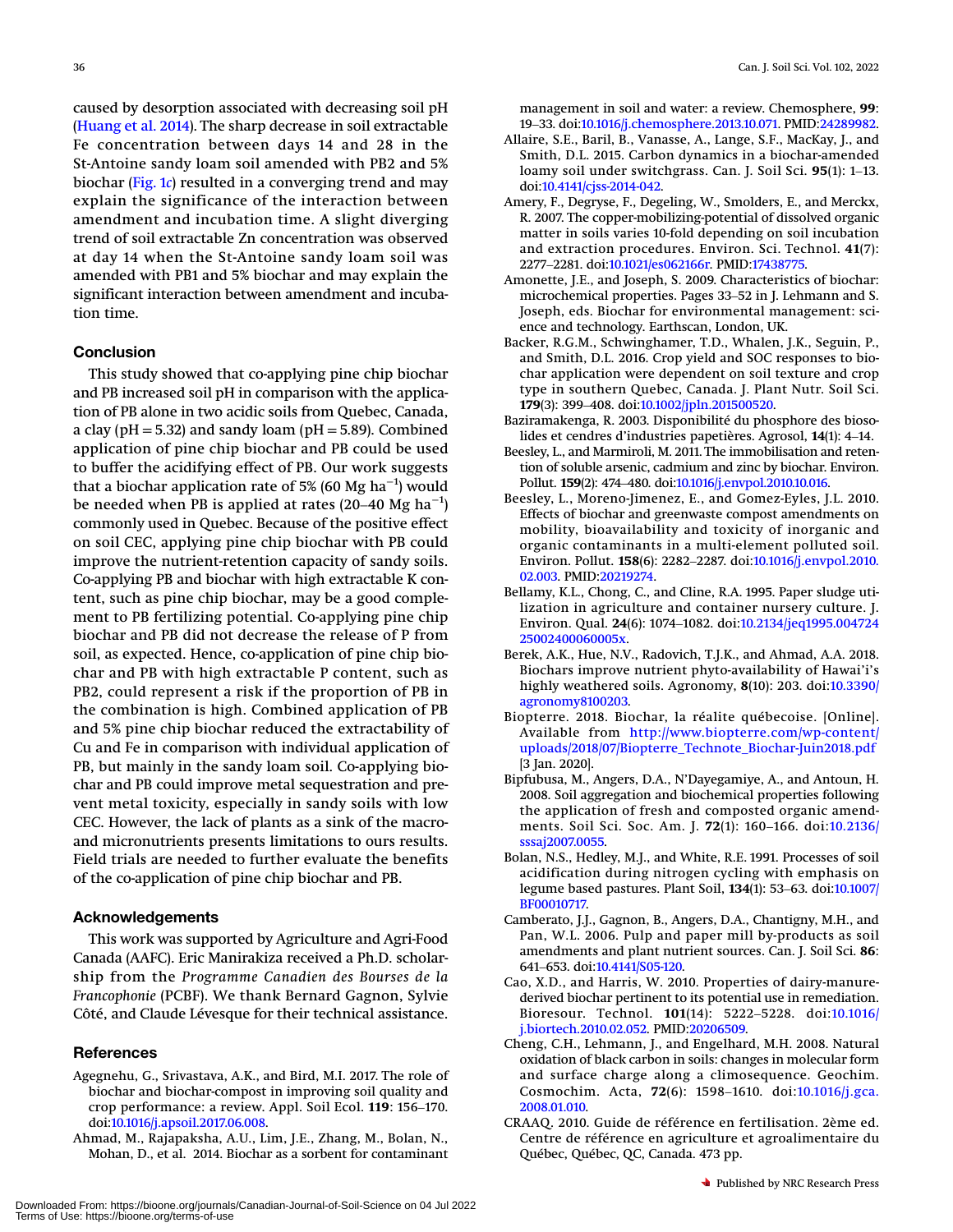- <span id="page-11-15"></span>Curtin, D., and Smillie, G.W. 1995. Effects of incubation and pH on soil solution and exchangeable cation ratios. Soil Sci. Soc. rtin, D., and Smillie, G.W. 1995. Effects of incubation and pH<br>on soil solution and exchangeable cation ratios. Soil Sci. Soc.<br>Am. J. **59**(4): 1006–1011. doi:[10.2136/sssaj1995.0361599500](http://dx.doi.org/10.2136/sssaj1995.03615995005900040007x) [5900040007x](http://dx.doi.org/10.2136/sssaj1995.03615995005900040007x).
- <span id="page-11-17"></span>Czarnecki, S., and Düring, R.-A. 2015. Influence of long-term<br>mineral fertilization on metal contents and properties of soil<br>samples taken from different locations in Hesse, Germany.<br>Soil, 1: 23–33. doi:10.5194/soil-1-23-2 mineral fertilization on metal contents and properties of soil samples taken from different locations in Hesse, Germany.
- <span id="page-11-10"></span>Bemeyer, A., Nkana, J.C.V., and Verloo, M.G. 2001.<br>Characteristics of wood ash and influence on soil properties<br>and nutrient uptake: an overview. Bioresour. Technol. 77(3):<br>287–295. doi:[10.1016/S0960-8524\(00\)00043-2.](http://dx.doi.org/10.1016/S0960-8524(00)00043-2) PMID: Characteristics of wood ash and influence on soil properties and nutrient uptake: an overview. Bioresour. Technol. 77(3):
- <span id="page-11-23"></span>El-Naggar, A., Lee, S.S., Rinklebe, J., Farooq, M., Song, H., Sarmah, A.K., et al. 2019. Biochar application to low fertility soils: a review of current status, and future prospects. 267–255. doi.10.1016/50500 6524(60/60045-2.1 Mm.112/2014.<br>Naggar, A., Lee, S.S., Rinklebe, J., Farooq, M., Song, H.,<br>Sarmah, A.K., et al. 2019. Biochar application to low fertility<br>soils: a review of current status, and fu Saman, A.R., et al. 2012. Biochar application to low refuncy<br>soils: a review of current status, and future prospects.<br>Geoderma, 337: 536–554. doi:10.1016/j.geoderma.2018.09.034.<br>angelou, V.P., and Philips, R.E. 2005. Catio
- <span id="page-11-11"></span>Evangelou, V.P., and Philips, R.E. 2005. Cation exchange in soils. Chemical processes in soils. Soil Science Society of America, Inc., Madison, WI, USA.
- <span id="page-11-28"></span>Farkas, E., Feigl, V., Gruiz, K., Vaszita, E., Ujaczki, E., Fekete-Kertesz, I., et al. 2018. Microcosm incubation study for monitoring the mid-term effects of different biochars on acidic sandy soil applying a multiparameter approach. Process Saf. Environ. Prot. <sup>120</sup>: 24–36. doi:[10.1016/j.psep.2018.08.027.](http://dx.doi.org/10.1016/j.psep.2018.08.027)
- <span id="page-11-6"></span>Fernández-Calviño, D., Cutillas-Barreiro, L., Paradelo-Nunez, R., Movoa-Munoz, J.C., Fernandez-Sanjurjo, M.J., Alvarez-Rodriguez, E., et al. 2017. Heavy metals fractionation and desorption in pine bark amended mine soils. J. Environ.<br>Manage. 192: 79–88. doi:[10.1016/j.jenvman.2017.01.042.](http://dx.doi.org/10.1016/j.jenvman.2017.01.042) Rodriguez, E., et al. 2017. Heavy metals fractionation and desorption in pine bark amended mine soils. J. Environ. PMID:[28142126.](http://dx.doi.org/28142126)
- <span id="page-11-0"></span>Fidel, R.B., Laird, D.A., Thompson, M.L., and Lawrinenko, M. 2017. Characterization and quantification of biochar alkalinmanage. 192. 79–66. doi.10.1010<sub>f</sub>j.jenvman.2017.01.042.<br>PMID:28142126.<br>2017. Characterization and quantification of biochar alkalin-<br>1917. Chemosphere, **167**: 367–373. doi:[10.1016/j.chemosphere.](http://dx.doi.org/10.1016/j.chemosphere.2016.09.151) [2016.09.151](http://dx.doi.org/10.1016/j.chemosphere.2016.09.151). PMID:[27743533.](http://dx.doi.org/27743533)
- <span id="page-11-1"></span>Gagnon, B., and Ziadi, N. 2012. Papermill biosolids and alkaline residuals affect crop yield and soil properties over nine years ity. Chemosphere, **167**: 367–373. doi:10.1016/j.chemosphere.<br>2016.09.151. PMID:27743533.<br>gnon, B., and Ziadi, N. 2012. Papermill biosolids and alkaline<br>residuals affect crop yield and soil properties over nine years<br>of con doi[:10.4141/cjss2012-026.](http://dx.doi.org/10.4141/cjss2012-026)
- <span id="page-11-2"></span>Gagnon, B., Simard, R.R., Lalande, R., and Lafond, J. 2003.<br>
Improvement of soil properties and fruit yield of native low-<br>
bush blueberry by papermill sludge addition. Can. J. Soil Sci.<br> **83(1):** 1–9. doi:[10.4141/S02-011.](http://dx.doi.org/10.4141/S02-011) Improvement of soil properties and fruit yield of native lowbush blueberry by papermill sludge addition. Can. J. Soil Sci.
- <span id="page-11-3"></span>Gagnon, B., Ziadi, N., Côté, C., and Foisy, M. 2010.<br>
Environmental impact of repeated applications of combined<br>
paper mill biosolids in silage corn production. Can. J. Soil Sci.<br> **90**(1): 215–227. doi[:10.4141/CJSS09055.](http://dx.doi.org/10.4141/CJSS09055) Environmental impact of repeated applications of combined paper mill biosolids in silage corn production. Can. J. Soil Sci.
- <span id="page-11-19"></span>Gagnon, B., Ziadi, N., Robichaud, A., and Karam, A. 2013. Metal availability following paper mill and alkaline residuals appli-90(1): 215–227. doi:10.4141/CJSS09055.<br>90(1): 215–227. doi:10.4141/CJSS09055.<br>gnon, B., Ziadi, N., Robichaud, A., and Karam, A. 2013. Metal<br>availability following paper mill and alkaline residuals appli-<br>cation to field cr doi[:10.2134/jeq2012.0310.](http://dx.doi.org/10.2134/jeq2012.0310) PMID:[23673833.](http://dx.doi.org/23673833)
- <span id="page-11-16"></span>Glaser, B., and Lehr, V.I. 2019. Biochar effects on phosphorus availability in agricultural soils: a meta-analysis. Sci. Rep. 9: 9338. doi:[10.1038/s41598-019-45693-z](http://dx.doi.org/10.1038/s41598-019-45693-z). PMID:[31249335.](http://dx.doi.org/31249335)
- <span id="page-11-25"></span>Glaser, B., Lehmann, J., and Zech, W. 2002. Ameliorating physical and chemical properties of highly weathered soils in the avanabiny in agricultural sons. a filed analysis. Ser. Rep. 2.<br>9338. doi:10.1038/s41598-019-45693-z. PMID:31249335.<br>saer, B., Lehmann, J., and Zech, W. 2002. Ameliorating physical and chemical properties of highly weathere 2000. doi:10.1009<br>
aser, B., Lehmann, J., and Zech, W. 2002<br>
cal and chemical properties of highly v<br>
tropics with charcoal — a review. Bio<br>
219–230. doi:[10.1007/s00374-002-0466-4](http://dx.doi.org/10.1007/s00374-002-0466-4).
- <span id="page-11-27"></span>Gunes, A., Inal, A., Sahin, O., Taskin, M.B., Atakol, O., and Yilmaz, N. 2015. Variations in mineral element concentra-mineral nutrition. Soil Use Manage. <sup>31</sup>(4): 429–437. tions of poultry manure biochar obtained at different pyrolysis temperatures, and their effects on crop growth and doi[:10.1111/sum.12205.](http://dx.doi.org/10.1111/sum.12205)
- <span id="page-11-13"></span>Heaney, N., Mamman, M., Tahir, H., Al-Gharib, A., and Lin, C.X. 2018. Effects of softwood biochar on the status of nitrogen species and elements of potential toxicity in soils.

<sup>37</sup><br>Ecotoxicol. Environ. Saf. 166: 383–389. doi:[10.1016/](http://dx.doi.org/10.1016/j.ecoenv.2018.09.112) [j.ecoenv.2018.09.112](http://dx.doi.org/10.1016/j.ecoenv.2018.09.112). PMID:[30278401.](http://dx.doi.org/30278401)

- <span id="page-11-30"></span>Hendershot, W.H., Lalande, H., and Duquette, M. 2008. Ion Ecotoxicol. Environ. Saf. **166**: 383–389. doi:10.1016<br>j.ecoenv.2018.09.112. PMID:30278401.<br>ndershot, W.H., Lalande, H., and Duquette, M. 2008. Ion<br>exchange and exchangeable cations. Pages 197–206 in M.R. Carter and E.G. Gregorich, eds. Soil sampling and methods of analysis. CRC Press, Boca Raton, FL, USA.
- <span id="page-11-29"></span>Huang, B., Li, Z.W., Huang, J.Q., Guo, L., Nie, X.D., Wang, Y., et Hazard. Mater. <sup>264</sup>: 176–183. doi:[10.1016/j.jhazmat.2013.](http://dx.doi.org/10.1016/j.jhazmat.2013.10.074) al. 2014. Adsorption characteristics of Cu and Zn onto various size fractions of aggregates from red paddy soil. J. [10.074.](http://dx.doi.org/10.1016/j.jhazmat.2013.10.074) PMID[:24295769.](http://dx.doi.org/24295769)
- <span id="page-11-24"></span>Huang, B., Li, Z.W., Huang, J.Q., Chen, G.Q., Nie, X.D., Ma, W.M., et al. 2015. Aging effect on the leaching behavior of heavy metals (Cu, Zn, and Cd) in red paddy soil. Environ. Sci. Pollut. Res. 22(15): 11467–11477. doi: et al. 2015. Aging effect on the leaching behavior of heavy metals (Cu, Zn, and Cd) in red paddy soil. Environ. Sci.
- <span id="page-11-5"></span>Huang, P.M. 2005. Chemistry of potassium in soils. Pages Pollut. Res. 22(15): 11467–11477. doi:10.1007/s11356-015-4386-x.<br>1ang, P.M. 2005. Chemistry of potassium in soils. Pages<br>227–292 in M.A. Tabatabai and D.L. Sparks, eds. Chemical processes in soils. Soil Science Society of America, Inc., Madison, WI, USA.
- <span id="page-11-20"></span>Husk, B., and Major, J. 2010. Commercial scale agricultural biochar field trial in Québec, Canada, over two years: effects of biochar on soil fertility, biology, crop productivity and quality. BlueLeaf Inc., Drummondville, QC, Canada. 32 pp.
- <span id="page-11-26"></span>Jiang, J., Yuan, M., Xu, R.K., and Bish, D.L. 2015. Mobilization of phosphate in variable-charge soils amended with biochars blochar on son icruncy, bloogy, crop productivity and quarity. BlueLeaf Inc., Drummondville, QC, Canada. 32 pp.<br>ng, J., Yuan, M., Xu, R.K., and Bish, D.L. 2015. Mobilization of<br>phosphate in variable-charge soils amended wi doi[:10.1016/j.still.2014.10.009.](http://dx.doi.org/10.1016/j.still.2014.10.009)
- <span id="page-11-18"></span>Jiang, S.S., Huang, L.B., Nguyen, T.A.H., Ok, Y.S., Rudolph, V., Yang, H., and Zhang, D.K. 2016. Copper and zinc adsorption by softwood and hardwood biochars under elevated sulphate-induced salinity and acidic pH conditions. ng, 9.5., Huang, E.B., Ngayen, 1981.<br>Yang, H., and Zhang, D.K. 2016. Copper and zinc adsorption<br>by softwood and hardwood biochars under elevated sul-<br>phate-induced salinity and acidic pH conditions.<br>Chemosphere, 142: 64–71 [06.079.](http://dx.doi.org/10.1016/j.chemosphere.2015.06.079) PMID[:26206747.](http://dx.doi.org/26206747)
- <span id="page-11-4"></span>Kraske, C.R., and Fernandez, I.J. 1993. Biogeochemical responses of a forested watershed to both clearcut harvesting and paper mill sludge application. J. Environ. Qual. 22(4): 00.07.2.1MD.20200747.<br>aske, C.R., and Fernandez, I.J. 1993. Biogeochemical resp<br>of a forested watershed to both clearcut harv<br>and paper mill sludge application. J. Environ. Qual.<br>776–786. doi:10.2134/jeq1993.00472425002200 or a forested watershed to both cleared harvesting<br>and paper mill sludge application. J. Environ. Qual. 22(4):<br>776–786. doi:10.2134/jeq1993.00472425002200040020x.<br>hmann, J., and Joseph, S. 2009. Biochar for environmental<br>m
- <span id="page-11-21"></span>Lehmann, J., and Joseph, S. 2009. Biochar for environmental and S. Joseph, eds. Biochar for environmental management: science and technology. Earthscan, London, UK.
- <span id="page-11-7"></span>Lévesque, V., Rochette, P., Ziadi, N., Dorais, M., and Antoun, H.<br>
2018. Mitigation of CO<sub>2</sub>, CH<sub>4</sub> and N<sub>2</sub>O from a fertigated horticultural growing medium amended with biochars and a compost. Appl. Soil Ecol. **126**: **129** 2018. Mitigation of  $CO<sub>2</sub>$ , CH<sub>4</sub> and N<sub>2</sub>O from a fertigated horticultural growing medium amended with biochars and a com-[02.021](http://dx.doi.org/10.1016/j.apsoil.2018.02.021).
- <span id="page-11-8"></span>Uang, B., Lehmann, J., Solomon, D., Kinyangi, J., Grossman, J., O'Neill, B., et al. 2006. Black carbon increases cation exchange capacity in soils. Soil Sci. Soc. Am. J. 70(5): 1719–1730. doi[:10.2136/sssaj2005.0383](http://dx.doi.org/10.2136/sssaj2005.0383). O'Neill, B., et al. 2006. Black carbon increases cation exchange capacity in soils. Soil Sci. Soc. Am. J. 70(5):
- <span id="page-11-9"></span>Liang, J., Yang, Z.X., Tang, L., Zeng, G.M., Yu, M., Li, X.D., et al. biochar-compost. Chemosphere, <sup>181</sup>: 281–288. doi:[10.1016/](http://dx.doi.org/10.1016/j.chemosphere.2017.04.081) 2017. Changes in heavy metal mobility and availability from contaminated wetland soil remediated with combined [j.chemosphere.2017.04.081.](http://dx.doi.org/10.1016/j.chemosphere.2017.04.081) PMID[:28448909.](http://dx.doi.org/28448909)
- <span id="page-11-12"></span>Limwikran, T., Kheoruenromne, I., Suddhiprakarn, A., Prakongkep, N., and Gilkes, R.J. 2018. Dissolution of K, Ca, and P from biochar grains in tropical soils. Geoderma, 312: <sup>139</sup>–150. doi:[10.1016/j.geoderma.2017.10.022.](http://dx.doi.org/10.1016/j.geoderma.2017.10.022)
- <span id="page-11-22"></span>Manirakiza, E., Ziadi, N., St. Luce, M., Hamel, C., Antoun, H., and Karam, A. 2019. Nitrogen mineralization and microbial biomass carbon and nitrogen in response to co-application of biochar and paper mill biosolids. Appl. Karam, A. 2019. Nitrogen mineralization and microbial biomass carbon and nitrogen in response to co-application of doi[:10.1016/j.apsoil.2019.04.025.](http://dx.doi.org/10.1016/j.apsoil.2019.04.025)
- <span id="page-11-14"></span>McCauley, A., Jones, C., and Jacobsen, J. 2009. Soil pH and organic matter. Nutrient Management Module No. 8. Montana State University-Bozeman, Bozeman, MT, USA.